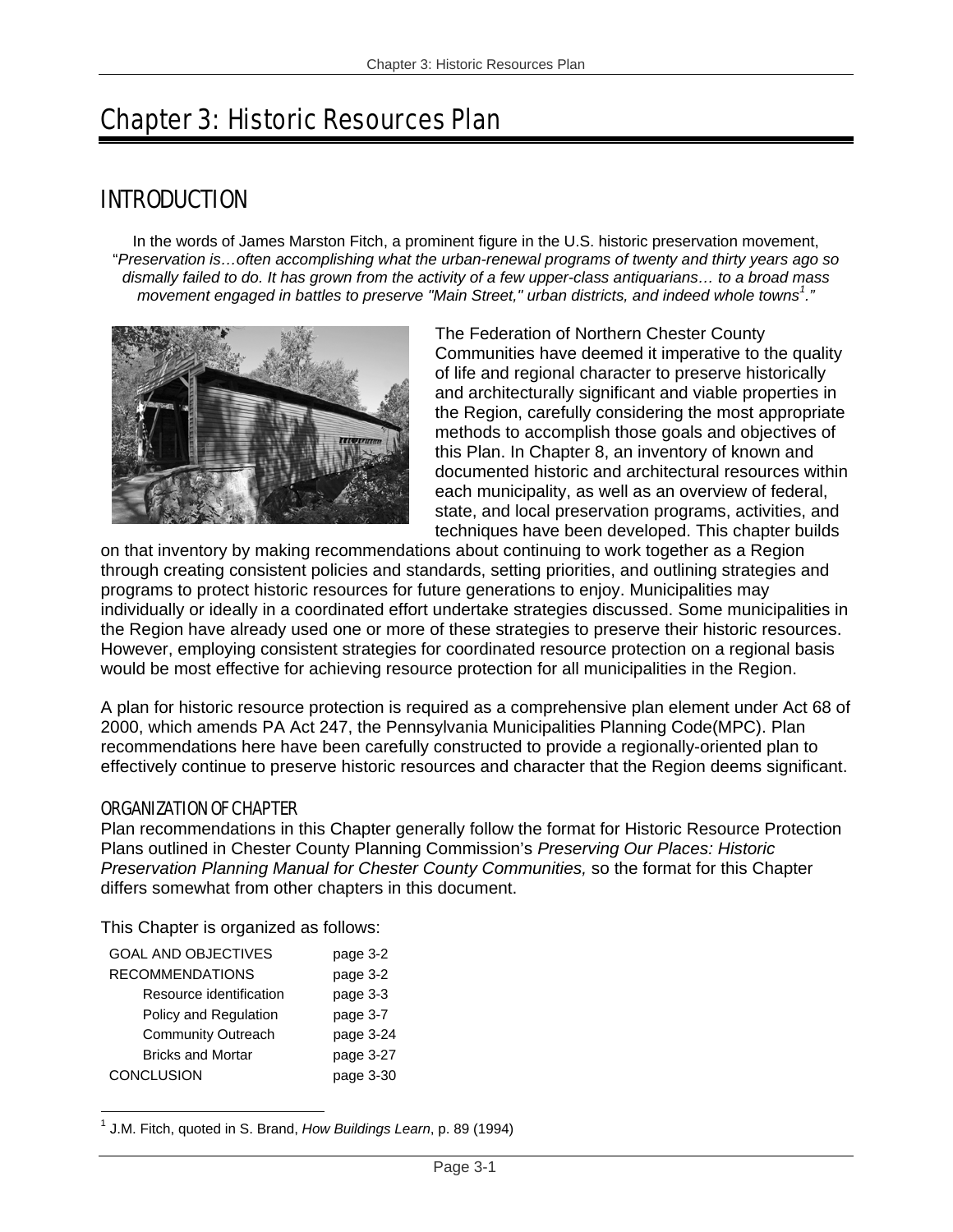# GOALS AND OBJECTIVES

The following goal for the protection of historic resources guides planning in the Region:

HISTORIC RESOURCES GOAL - Identify and conserve the historic resources that contribute to the Region's heritage and protect these features from encroachment of incompatible development

The Historic Resources Protection Plan focuses on how best to achieve this goal and implement its related objectives. To help the reader understand how the recommendations in this Plan relate to the goal and objectives each recommendation is followed by one or more of the following objectives (the assigned number/letter) that corresponds to the recommendation.

## **OBJECTIVES**

- **3-A.** Encourage the continued integrity of historic resources and villages within their historic landscapes.
- **3-B.** Champion the use of tax relief programs, open space covenants, and federal, state, county, and private programs and grants for historic preservation.
- 3-C. Enact, enforce, and promote laws and ordinances which protect historic resources and districts, and which mitigate the impact of development on these resources.
- **3-D.** Provide materials to landowners of historic properties outlining options available to preserve and/or rehabilitate onsite historic structures or uses.
- **3-E.** Promote effective review processes and encourage developer, owner, and Historical Commission participation during the development review process.
- 3-F. Recognize the importance of historic and archaeological resources, and work to identify and protect them.

# HISTORIC RESOURCE PROTECTION RECOMMENDATIONS

This plan outlines the following diverse strategies to help protect known regional historic resources and identify other potential resources, maintain their integrity, and preserve overall rural regional character. Strategies that emphasize the importance of protecting the physical evidence of local and regional history are key to preserving the actual resources and sense of place of the Region. It should also be noted that a number of useful publications and other information to assist with historic resources protection efforts are available online through the National Park Service at http://www.cr.nps.gov/NR/publications/ and through the Pennsylvania Historic and Museum Commission at http://www.phmc.state.pa.us/bhp/.

While this is a regional resource protection plan focusing recommendations on the Region as a whole and not on individual municipalities, it would be beneficial for individual municipal planning efforts to review recommendations in individual municipal comprehensive and open space plans which are included under the Historic Resources Inventory (Chapter 8) and to continue to implement those individualized municipal recommendations. (See Action 3-24)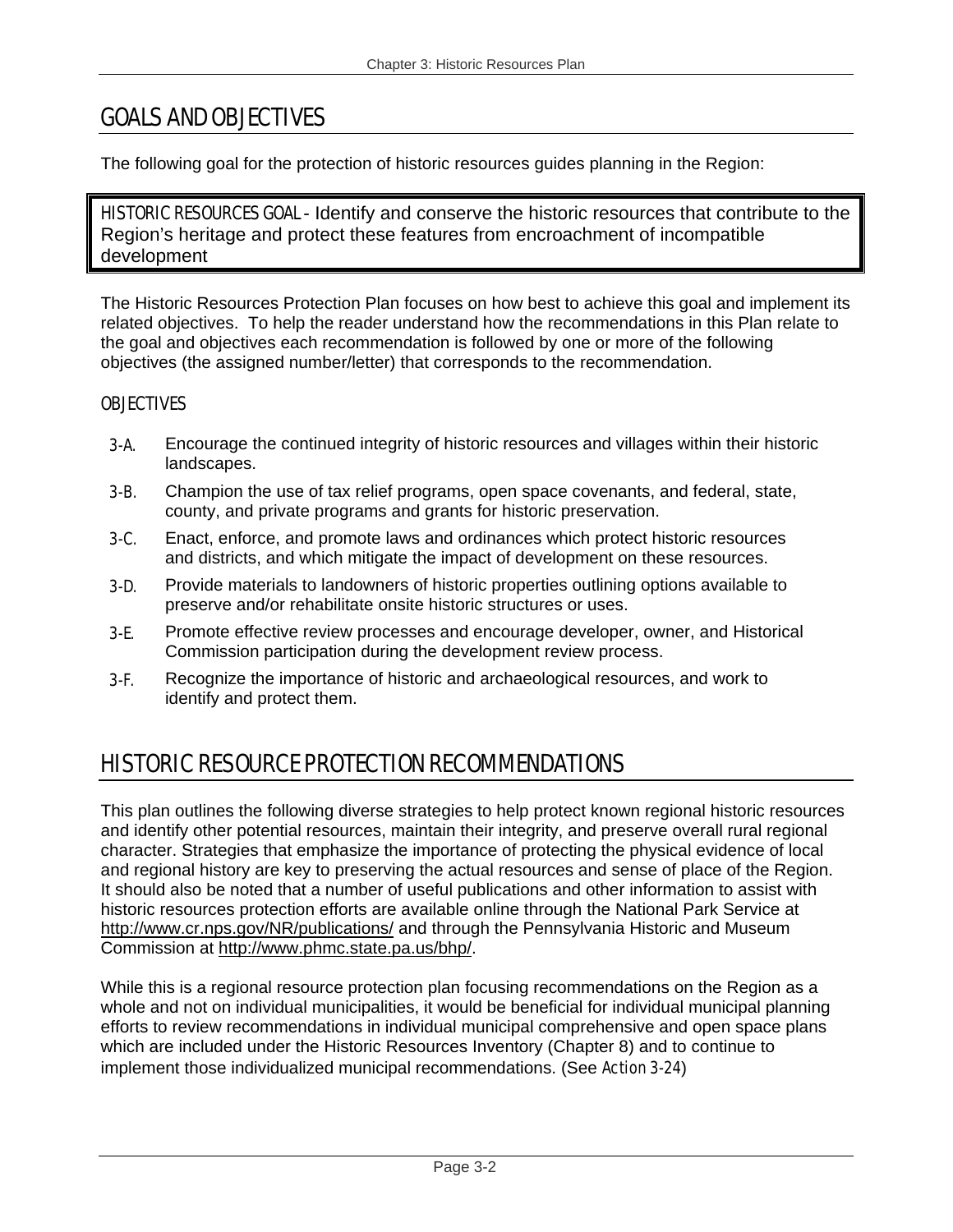# RESOURCE IDENTIFICATION

## UPDATES TO HISTORIC RESOURCE SURVEYS AND COMPREHENSIVE REGIONAL SURVEY

To undertake a coordinated regional historic preservation planning effort, the Region should identify and evaluate the existing historic resources throughout the Region in a comprehensive and consistent manner. A comprehensive historic resource survey ideally should be undertaken on a regional level, but could also be completed on an individual municipal basis and then analyzed on a regional basis. All of the municipalities in the Region, to varying levels, have undertaken municipal historic resource inventories (see Chapter 8) and should continue to update these inventories. These listings of resources, however, have varying levels/types of information without a consistent and agreed upon data collection system for information between municipalities. Also, all of the municipalities in the Region are participating in the Chester County Historic GIS Atlas, the purpose of which is to further identify and map historic resources in order to provide an update to the Chester County Historic Sites Survey (CCHSS) of 1979-1982 and a broad-base listing of potential resources. The Historic Atlas and municipal inventories provide the baseline inventory for a comprehensive survey. Specifically, a comprehensive historic resource survey should include:

- Historic Resource Inventory information available from each municipality;
- Identification of any additional resources and mapping of resources using the Chester County GIS Atlas project data;
- PHMC Survey Form for each resource (including historical and architectural information, photographs, tax parcel numbers and other important information about each resource);
- Level of significance for potential resources and criteria used; and
- Actions for resources (either for specific resources or resource types/levels), such as National Historic Register nominations for specific sites or establishment of certified historic districts, including priority of actions and identification of entities responsible for implementation.

The more detailed historic resource inventory in Warwick's comprehensive plan addendum, which includes mapping of archeological resources, is a baseline example of a more inclusive approach.

Such a comprehensive survey would provide the specific and directive basis for future historic resource protection activities on a regional and municipal level. For example, such activity could aid the implementation of regional heritage tourism strategies by providing the initial step of compiling comprehensive, collaborative, and coordinated historic information on a regional level. Such a region-wide comprehensive survey would entail appointing a task force of persons with an interest and knowledge specifically in historic resources and preservation, likely a subcommittee of the Region, to design and implement a survey with the assistance of a qualified consultant. The lead group for this effort would likely be a coalition of municipal Historical Commission representatives. Formation of a regional Historical Commission (see Action 3-9) is also another possibility whose first major task would be the undertaking of this comprehensive survey.

Resource data from municipal comprehensive and open space plans, municipal historic sites surveys, the 1979/82 CCHSS and municipal updates thereto, the GIS Atlas project, municipal Historical Commissions, and French and Pickering Creeks Conservation Trust could serve as initial information for a regional comprehensive survey. This survey should include individual historic resources as well as potential historic districts, and could include other cultural landscape features such as scenic vistas, scenic routes, and hedgerows. Information about what constitutes an historic resource is included in Chapter 8.

The comprehensive survey should be undertaken under the general guidance of the Pennsylvania Historical and Museum Commission (PHMC). A Pennsylvania Historic Resource Survey Form should be used to document each property in the survey. This Form is the first step of the National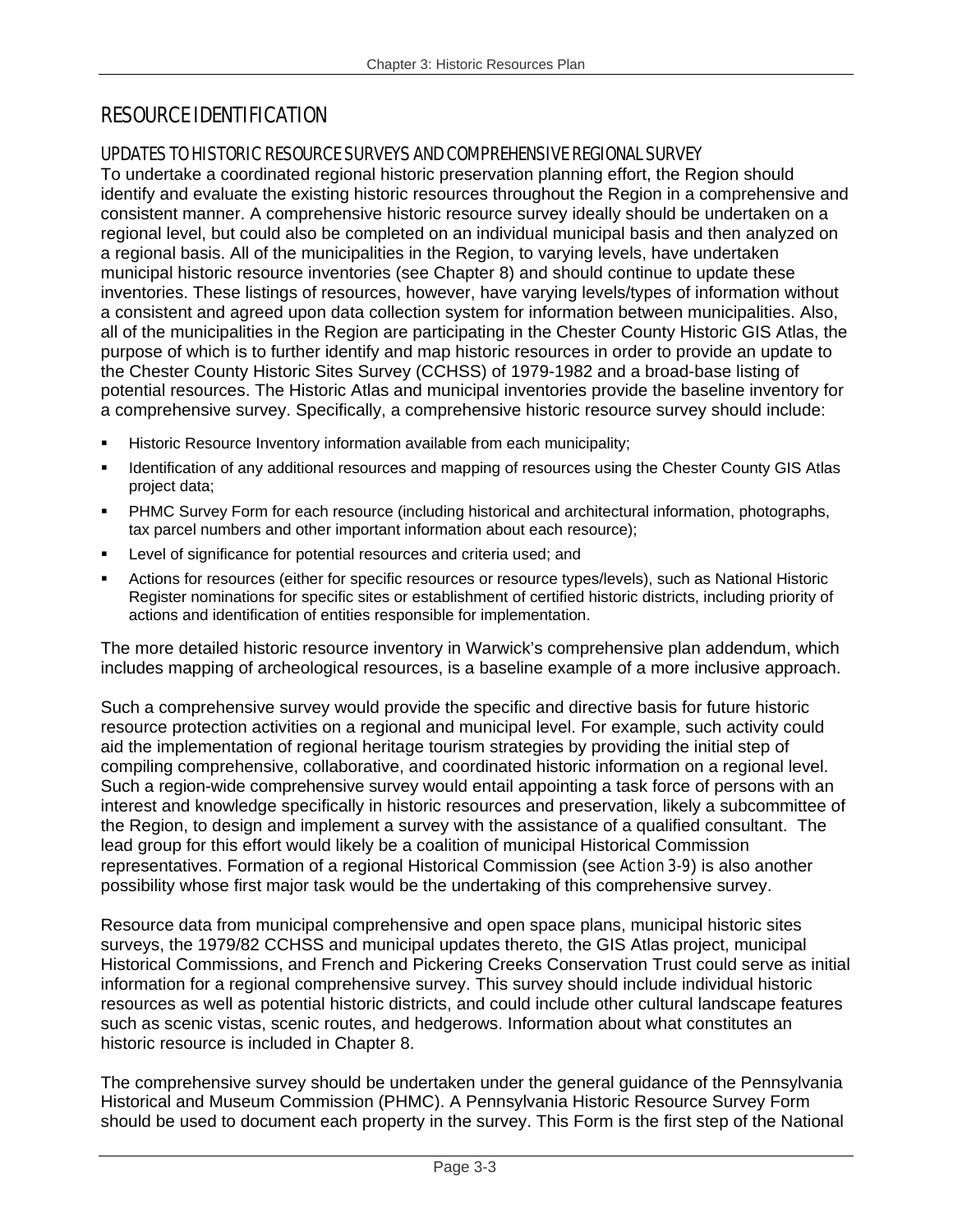Register nomination process, called 'Determination of Eligibility', and therefore should be used to achieve consistency and uniformity 1) within the comprehensive survey and 2) on a broader basis with the guidelines that the Bureau for Historic Preservation, part of the PHMC, has established. This Form is available at http://www.phmc.state.pa.us/bhp/Inventories/Survey\_Card.pdf and related information at: http://www.phmc.state.pa.us/bhp/Inventories/Survey\_Instructions.pdf, and http://www.phmc.state.pa.us/bhp/Inventories/historic\_survey.pdf.

The National Park Service publishes several bulletins (www.cr.nps.gov/nr/publications/bulletins) that would be helpful in a survey process. They include *Researching a Historic Property* (bulletin #39), *Guidelines for Local Surveys: A Basis for Preservation Planning* (bulletin #24), and since the Region is partly a rural environment, *Guidelines for Evaluating and Documenting Rural Historic Landscapes* (bulletin #30). *How to Complete the National Register Registration Form* (bulletin #16A) and *How to Apply the National Register Criteria for Evaluation* (bulletin #15) provide guidance in determining whether a property may qualify for National Register listing. Guidelines in these publications are key for the Region and should be used in determining 1) properties which may be of more local or regional significance and 2) properties that should be given additional consideration and submitted to the PHMC for determination of potential National Register eligibility. This will take place at the end of the survey process when evaluating historic resources and determining implementation strategies.

Funding opportunities from the PHMC for surveys should be investigated in advance of a survey effort. The PHMC eligibility requirements and application forms can be found in their annual publication, Pennsylvania History and Museum Grants or at www.phmc.state.pa.us/bhp/funding.

## $\boxtimes$  Recommendation for Updates to Historic Surveys

**ACTION 3-1** Identify and evaluate historic resources in the Region in a comprehensive and consistent manner, ideally through a comprehensive regional historic resource survey, or on an individual municipal basis by updating existing municipal historic resource inventories using consistent standards and type/level of information and then analyzing on a regional basis.

## Objective(s) addressed by Action 3- 1: 3-F.

## ADDITIONAL NOMINATIONS TO THE NATIONAL REGISTER OF HISTORIC PLACES

Nomination of properties to the National Register of Historic Places provides recognition and limited protection for historic resources. All nine municipalities in the Region have properties both listed and eligible for listing on the National Register (see Chapter 8). The Region should continue to identify and prioritize properties which should pursue National Register eligibility (a Determination of Eligibility) and/or National Register listing. The Region might also consider a thematic approach to National Register listing, whereby a collection of resources establishes a unique pattern or theme within the Region; for example, a farmhouse or iron furnace theme. This approach recognizes and works to protect similar types or like-periods of resources on a regional basis. The Region could also consider a National Historic Landmark thematic nomination for: the Iron Furnaces, some of which are already on the National Register, such as the Reading Furnace, Warwick Furnace, Cupola Furnace, Hopewell Furnace, Rock Run Furnace (aka Kristeen Furnace); their charcoal lands; and a unique form of black granite found at St. Peters in Warwick Township which was used historically for industrial surface plates.

## Benefits of the National Register

National Register listing provides an important and honorary level of recognition to the property, generates pride in the community, and heightens interest in historic resources. It is a distinction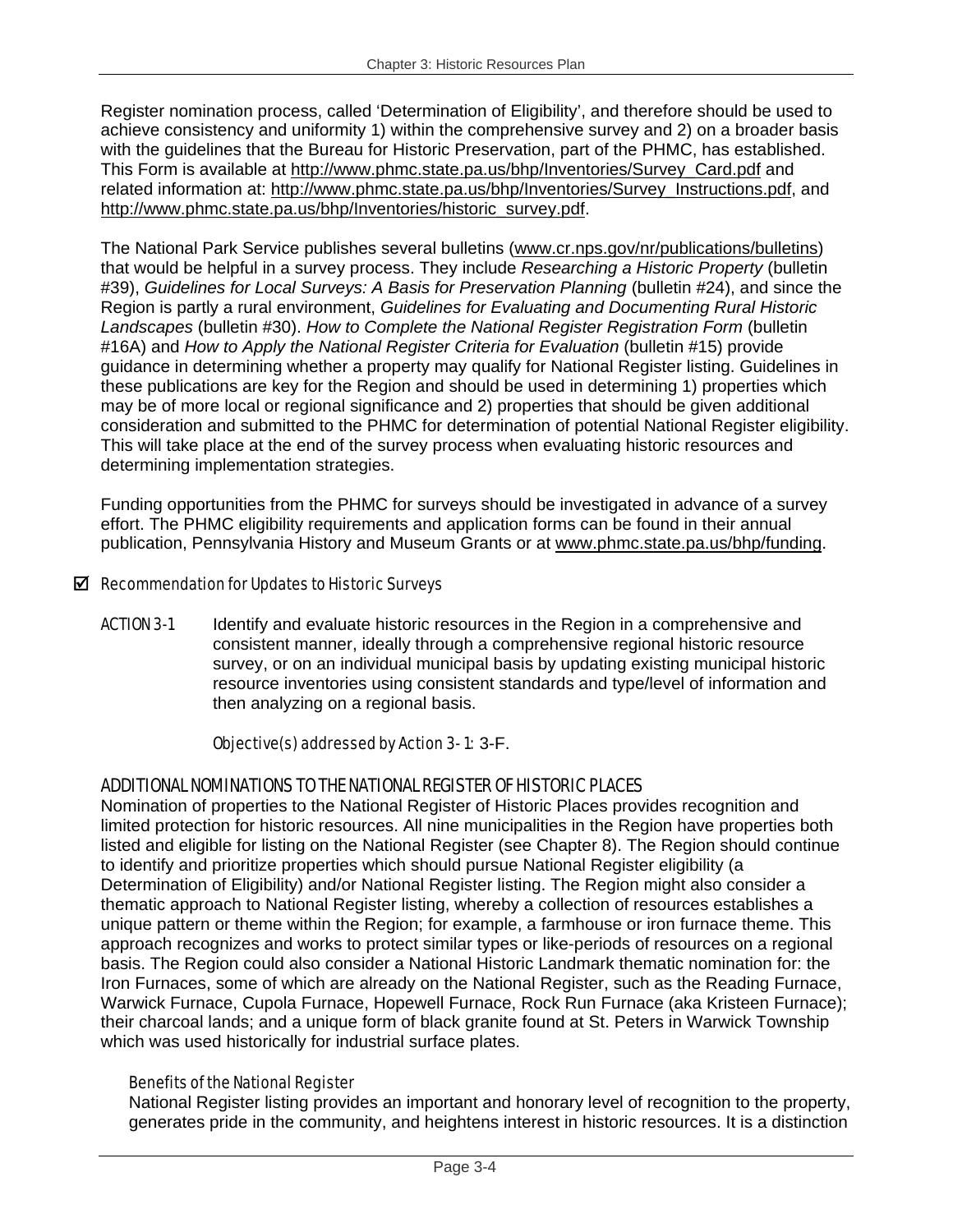that holds the prestige of formal recognition that a structure or district is of historic significance. This has the potential to help attract historic tourism to the area, and small businesses within a district can benefit from the increased tourism and clientele. A registered district can be a helpful marketing tool for a property owner, neighborhood, or community; recognizing and linking districts on a regional basis can serve to promote the Region as a whole. In addition, listing provides a certain measure of protection and consideration in federal, federally funded, licensed, or permitted projects through the Section 106 Review Process, discussed in detail in Chapter 8, (required for all federal and federally assisted programs that have any impact on historic resources). Property owners can benefit from being listed on the National Register as they are eligible for certain types of funding designed to encourage specific preservation activities associated with rehabilitation or adaptive reuse. Federal investment tax credits for rehabilitation and other provisions may apply. Listing on the National Register is mainly honorary and does not interfere with a property owners' ability to alter or change a historic property or building, provided that no Federal license, permit, or funding is involved under which a Section 106 review would be required. Also, property owners are not obligated to open their properties to the public, nor to restore or even to maintain the property.

## Educational Information about the National Register

It is important for residents and property owners of potential historic structures to understand what the National Register is and what listing or eligibility do and do not provide. Educating property owners in understanding National Register status is an important action for the Region to undertake. The following are some National Park Service brochures and publications that are useful in this endeavor:

- *How to Apply the National Register Criteria for Evaluation* (bulletin #15)
- *How to Complete the National Register Registration Form (bulletin #16A)*
- *How to Complete the National Register Multiple Property Documentation Form (bulletin #16B)*
- *Historic Residential Suburbs: Guidelines for Evaluation and Documentation for the National Register of Historic Places*, and *Guidelines for Evaluating and Documenting Rural Historic Landscapes*  (bulletin #30)
- *Guidelines for Evaluating and Registering Cemeteries and Burial Places* (bulletin #41)
- *Guidelines for Evaluating and Nominating Properties That Have Achieved Significance Within the Past Fifty Years* (bulletin #22)
- *Guidelines for Evaluating and Documenting Properties Associated with Significant Persons* (bulletin #32)
- *How to Evaluate and Nominate Designed Historic Landscapes* (bulletin#18)
- *Guidelines for Evaluating and Registering Archeological Properties* (bulletin #36), and
- *Researching a Historic Property* (bulletin #39)

These bulletins are available at www.cr.nps.gov/nr/publications/bulletins. The following National Park Service website link provides information on the National Register process in general: http://www.cr.nps.gov/nr/listing.htm. PHMC's website also offers a wealth of information about the National Register nomination process: http://www.phmc.state.pa.us/bhp/nr/.

## The National Register nomination involves a 2-step process:

- 1. Determination of Eligibility:
	- First, a determination of eligibility (DOE) for listing on the National Register must be obtained. A Pennsylvania Historic Resource Survey form, preferably completed as part of a comprehensive historic resources survey, the importance of undertaking such a survey has been discussed above, is submitted to PHMC for review and evaluation of National Register criteria. If a property is determined to be 'National Register eligible' in this first step of review, the next step in the nomination process is the completion of the National Register form. It should be noted that there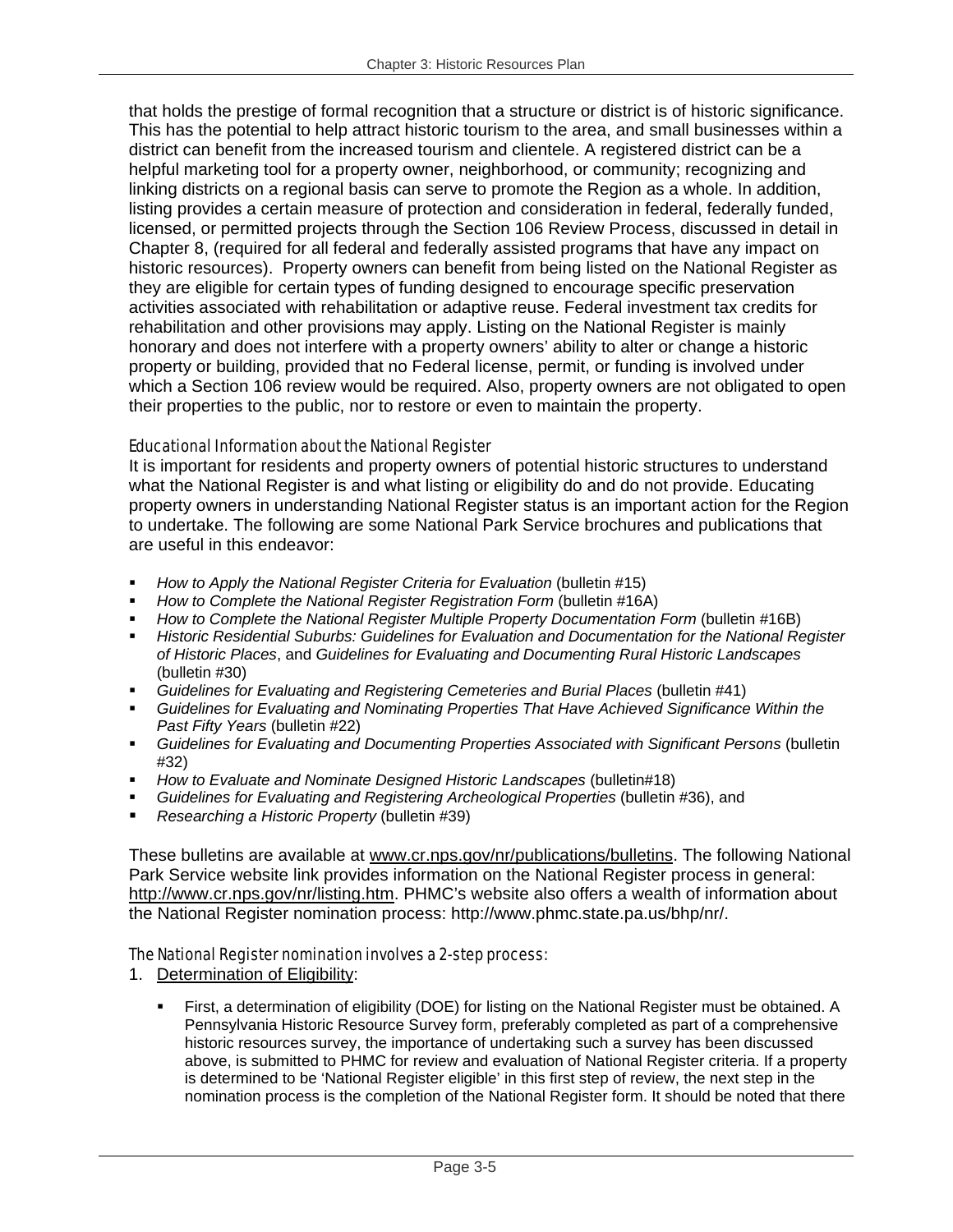are many properties which do not pursue National Register listing and are included in a list published by PHMC entitled *National Register Eligible Properties in Pennsylvania*.

 A DOE affords some of the same level of protection as National Register listing. As is the case with formal listing, DOEs do not restrict the rights of private property owners to do what they wish with their property, provided no federal license, permit, or funding is involved for which a Section 106 review would be required. However, federal investment tax credits for rehabilitation and other provisions may be available for certified state or local districts, but not for other properties unless they are formally National Register listed.

#### 2. National Register Nomination:

- Next is the completion of the National Register nomination form. The applicant completes a first draft of the nomination that is then submitted to and reviewed by PHMC staff. PHMC returns the draft nomination with comments for any revisions that may be required before final submission. For historic district submissions, a public meeting is required during this review time to inform property owners within the district about the proposed nomination and what it means for their properties. A majority vote of contributing property owners in the district is necessary to allow the nomination to progress. If this occurs, then the final draft of the nomination can be submitted to PHMC.
- Once the applicant submits the final nomination to PHMC, it is scheduled for formal review by a review board appointed by PHMC consisting of professional architects, scholars, and preservationists from around Pennsylvania; this board meets quarterly. If the nomination is accepted, PHMC forwards it with a letter of determination to the Keeper of the National Register at the National Park Service for listing on the National Register.

National Register listed and eligible properties are included on a listing that is updated frequently and can be found on PHMC's website:

#### http://www.phmc.state.pa.us/bhp/Inventories/NR\_Listed\_and\_Eligible\_Report.pdf.

Pursuing National Register status is an important strategy for the Region because listing on or eligibility for the National Register suggests to the community at large that the Region is concerned with the acknowledgement and preservation of its historic resources.

## $\boxtimes$  Recommendation for Additional Nominations to the National Register of Historic Places

- ACTION 3-2 Continue to identify and prioritize properties that should pursue DOEs and/or National Register listing, and educate property owners about the National Register.
- **ACTION 3-3** Consider undertaking thematic approaches to National Register nominations, for example a farmhouse theme or iron furnace theme.
- ACTION 3-4 Consider applying for a National Historic Landmark thematic nomination for: Iron Furnaces (some of which are already on the National Register) including Reading Furnace, Warwick Furnace, Cupola Furnace, Hopewell Furnace, Rock Run Furnace (aka Kristeen Furnace);
	- Their charcoal lands; and
	- A unique form of black granite found at St. Peters in Warwick Township.

## Objective(s) addressed by Actions 3- 2 thru 3-4: 3-F.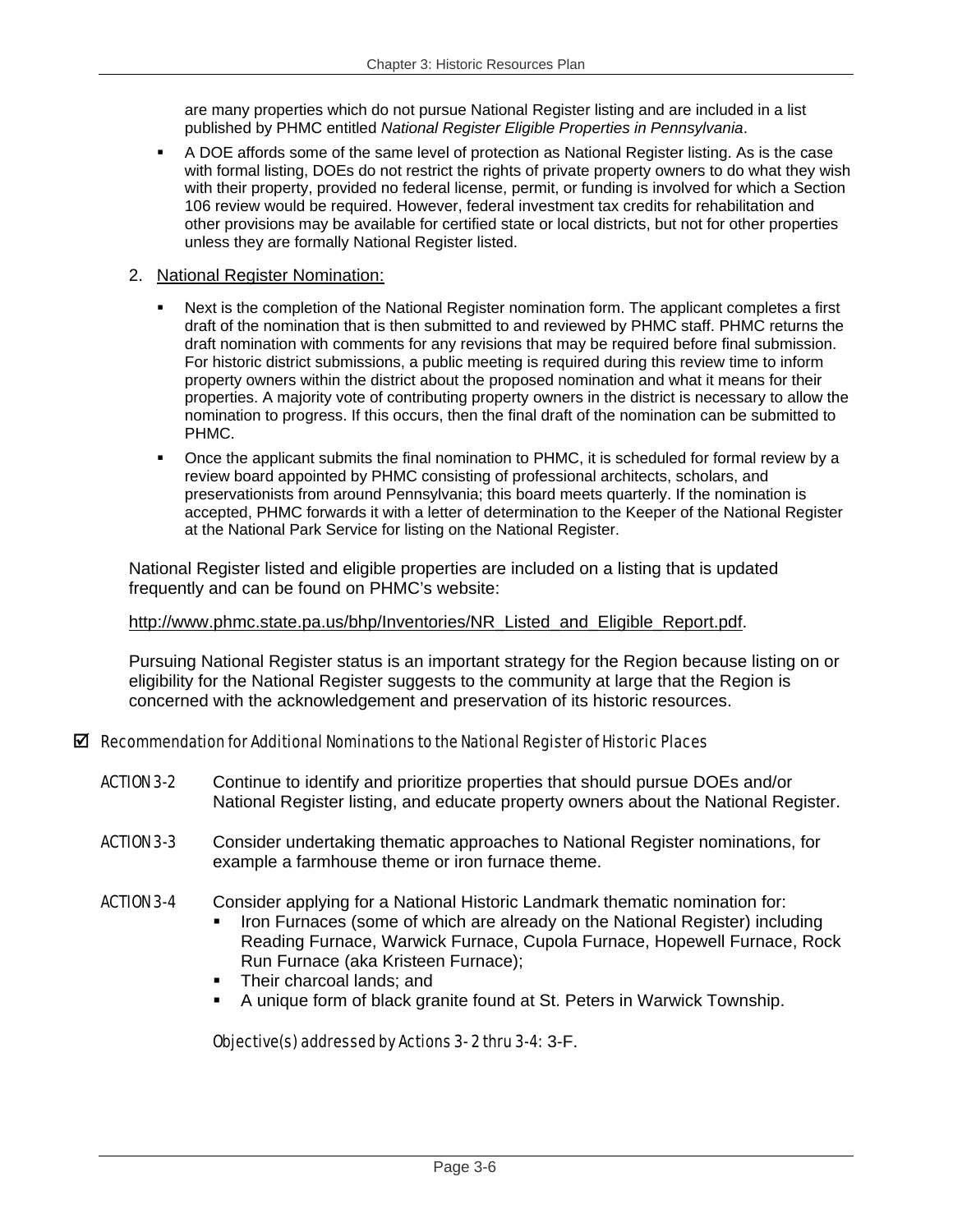## INVESTIGATION OF ADDITIONAL HISTORICAL MARKERS

The state historical marker program is one of PHMC's oldest and most recognized state programs. The blue and gold markers located throughout Pennsylvania highlight people, places, and events significant in state and national history. Any person or organization may submit nominations to PHMC for approval for historical markers annually. The deadline for the receipt of nominations is usually in December or January. Nominations are reviewed by a panel of independent experts from across the state and then approved by PHMC commissioners in April. Once a marker site is approved, PHMC staff work with applicants to prepare marker text, select dedication dates, and arrange appropriate dedication ceremonies, generally within a year of approval. Limited matching grants are available for the manufacture of markers, but nominators should be prepared to assume the costs of their marker's fabrication. The PHMC's website includes guidelines, information, directions on how to nominate a marker and a Historical Marker Nomination Form can be downloaded or submitted online.

There are three markers (as of October 2004) in the Region (see Figure 8-1). The Region should continue to pursue additional markers. Given the great number of National Register eligible and listed properties in the Region and thus the amount of historically significant resources the Region contains, the Region should actively plan, perhaps through the coordinated regional comprehensive survey process, for which sites additional markers should be nominated. For example, the Region would like a state marker on the site of the Reading Furnace, as it was the largest iron furnace of its time and other furnaces have a marker to depict their historical significance. Also, Wallace Township is looking into displaying a marker for the future Village of Glenmoore National Register Historic District and could consider the state marker program for this potential marker. Other potential state historical marker locations for the Region include: replacing the Warwick Furnace marker, installing markers at Coventryville, and Pottstown Landing.

## $\boxtimes$  Recommendation for the Investigation of Additional Historical Markers

Action 3-5 Actively plan, through the coordinated regional comprehensive historic resource survey process, for which sites additional historic markers should be nominated, and continue to pursue those additional historic markers.

## Action 3-6 Investigate applying for historic markers at certain identified sites in the Region:

- Consider the state marker program for the potential marker at the future Village of Glenmoore National Register Historic District in Wallace Township.
- Apply for a state marker on the site of the Reading Furnace.
- Consider other potential state historical marker locations in the Region including: replacing the Warwick Furnace marker, installing markers at Coventryville, and Pottstown Landing.

## Objective(s) addressed by Actions 3- 5 and 3-6: 3-F.

# POLICY AND REGULATION

## PROMOTING THE ROLE OF LOCAL HISTORICAL COMMISSIONS

Historical Commissions have broad responsibilities associated with historic resource preservation and serve as general advisors to local elected officials on historic preservation matters in a community. Unlike a Historical Architectural Review Board (HARB) which is formed for a local certified historic district, the membership composition, duties and responsibilities of a local Historical Commission are not required per any enabling legislation. However, municipalities must define the duties and responsibilities in a municipal ordinance authorizing the Historical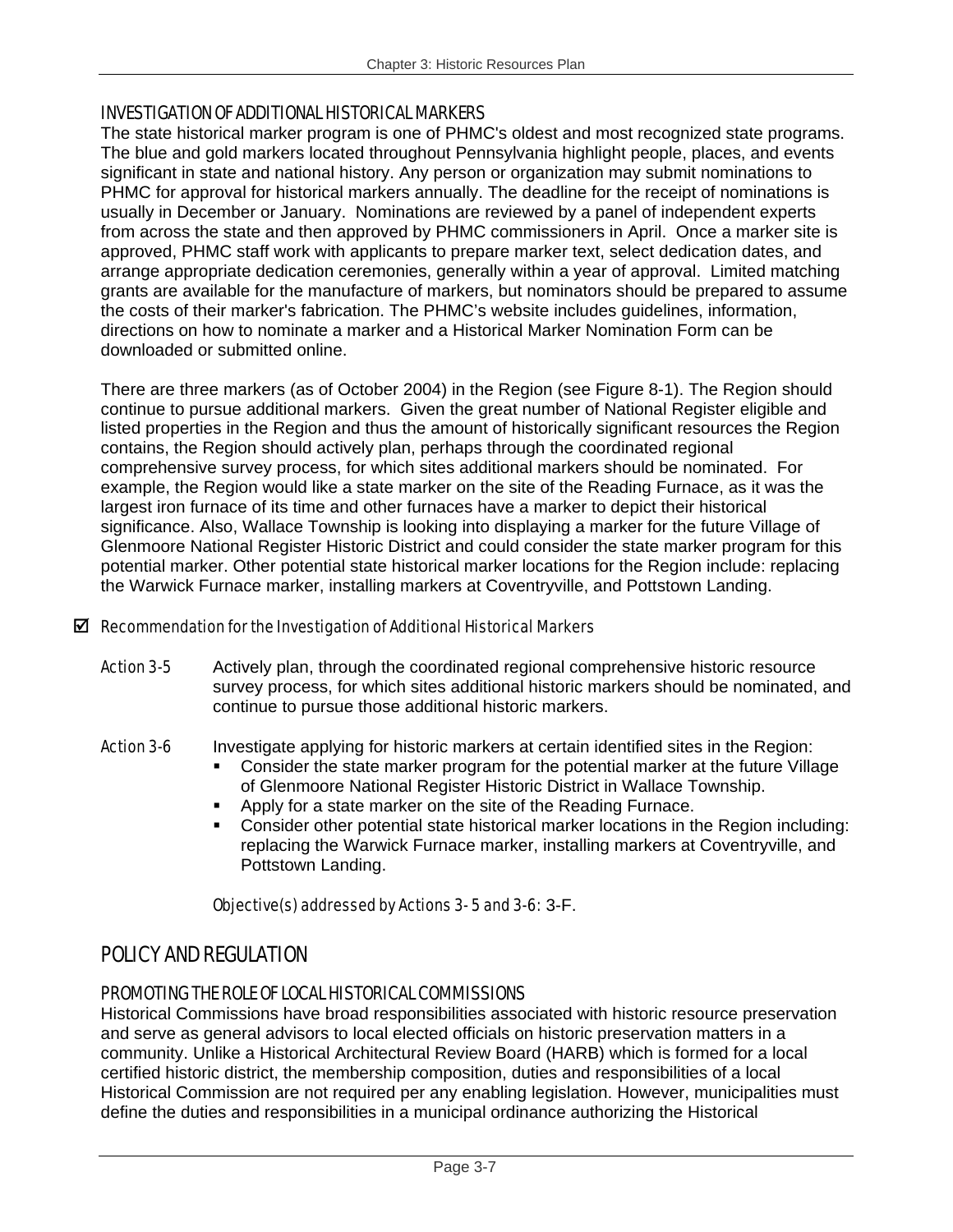Commission, and, in fact, often use the general guidelines and membership of a HARB as an overall model for Historical Commission authorization language.

Currently, almost all the municipalities in the Region have a Historical Commission, and all municipalities have some municipal entity that is involved in historic resource-related matters. These groups are spearheading the various historic resource projects in the Region. Municipalities in the Region that do not have a Historical Commission in place could consider establishing one. Similar duties and standards for Historical Commissions throughout the Region should be established in order to help provide consistency in historic resource protection across municipal boundaries and throughout the Region. Although only advisory in nature, a Historical Commission can oversee the following types of responsibilities:

- Identify local historic resources, and recommend their preservation to the governing body.
- Assist with the National Register nomination process.
- **Prepare historic preservation grant applications.**
- Monitor the status of historic resources in the community and take initiatives, as possible, in helping to keep resources tenant or owner-occupied.
- Complete a Historic Resource Survey, and maintain and update survey information
- Represent their respective communities at the regional level.

Sample language for Historical Commission authorization regulations is included below. This ordinance is frequently included in the zoning ordinance for ease of use, but can also be adopted as a freestanding ordinance. Municipalities in the Region may consider reviewing their ordinance language to ensure that major elements are included, and could go a step further to encourage consistent duties/regulations between Historical Commissions across the Region.

While Historical Commissions are generally established on an individual municipal basis, the Region could consider the creation of a regional Historical Commission to focus on regional preservation issues, the first of which could be the completion of a regional Comprehensive Historic Resource Survey. This regional Historical Commission would consist of membership from each member municipal Historical Commission, EAC, or other preservation-minded entity, and could be a subset of the Northern Federation Region. A regional Historical Commission or representatives from all the municipal Historical Commissions could represent the Region on preservation matters at the state level.

#### Minimum standards to consider for a local Historical Commission ordinance: Purpose:

 The Historical Commission shall assist on historic resource issues in the administration any zoning provision regarding historic resource protection, and perform all duties assigned to it in this ordinance. The Commission shall also assist municipal officials, the Board of Supervisors, Planning Commission, and Zoning Hearing Board, as well as residents.

## Establishment and Membership:

- Number of members (i.e. at least five members who shall be appointed by the Board of Supervisors.)
- Membership should include individuals who have an interest in history, architecture, archeology, or historic preservation (and like a HARB, may include a registered architect, building inspector, planning commission member, and licensed realtor.)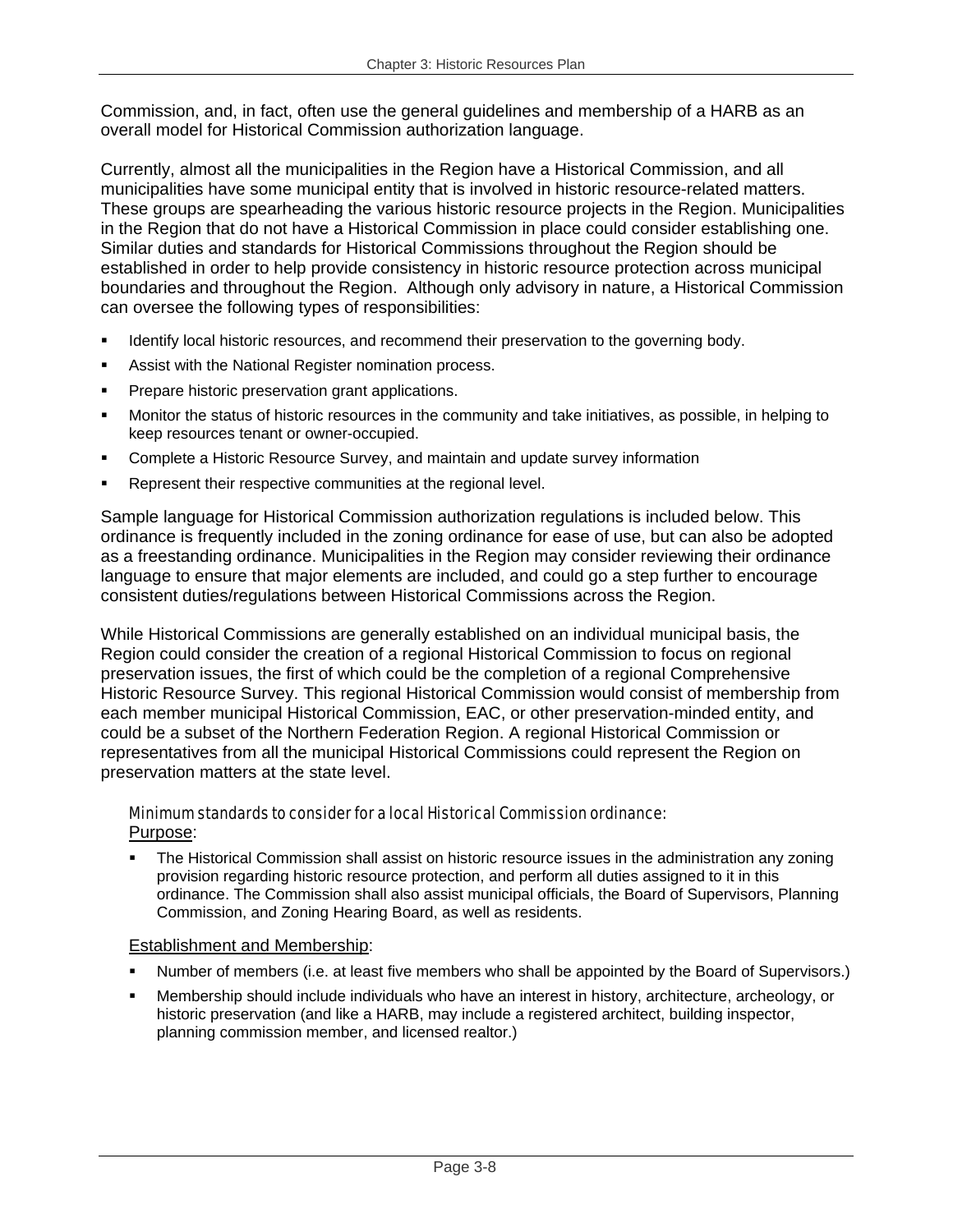#### Terms of Commission members:

- There should be a minimum term (i.e. five years which shall be so fixed that no more than two terms shall expire each year.)
- Notification of Election/Appointment (the Commission shall notify the Board of Supervisors of any vacancies in the Commission and the Board of Supervisors shall act within a certain time frame (i.e. 90 days) to fill those vacancies.
- Appointments to fill vacancies for unexpired terms.
- Members are on a volunteer basis (i.e. Members shall serve without pay, but may be reimbursed for any personal expenditures in the conduct of Commission business when authorized by the Board of Supervisors.)

#### Organization:

Set up bylaws for elections.

#### Expenditures for Services:

 Within the limits of funds appropriated by the Board of Supervisors, the Commission may employ staff or contract for clerical, consulting, or other technical services.

#### Functions and Duties could include:

- Maintain a system for the survey, inventory, and documentation of historic resources including historic buildings, sites, structures, objects, and districts, and oversee surveying.
- Maintain an updated Historic Resource Survey that clearly identifies historic resources and their respective classifications on the Historic Resource Map; and contribute to and maintain files on historic resources in that survey.
- Keep a copy of National Register nominations that have been approved by the National Park Service, and a copy of all DOEs from the PHMC.
- Make recommendations to the Board of Supervisors concerning revisions, updates or corrections to the Historic Resource Survey and Map.
- Advise the Zoning Officer, Planning Commission, and Board of Supervisors on the issuance of demolition permits and other historic resource matters.
- Review and advise the Board of Supervisors or Zoning Hearing Board on requests for conditional uses or variances that affect historic resources.
- Review applications for the rehabilitation, enlargement, or alteration of historic resources using the Secretary of the Interior's Standards for Rehabilitation as a guideline, as part of the conditional use process related to historic resources.
- Establish shared duties with the HARB, if applicable. The Historical Commission may also serve as members of HARB.

#### Additional Functions and Duties could include:

- Inform owners, neighbors, occupants or tenants in any building or area on the Historic Resource Survey of their inclusion on the survey, and also inform state authorities dealing with historical areas/sites, and federal authorities dealing with such matters in the area. Take steps necessary to gain state and federal recognition for such areas.
- Conduct research on and nominate significant resources to the National Register and any other appropriate lists or programs.
- Review and comment on subdivision or land development applications affecting resources.
- Present recommendations to the Board of Supervisors on proposed ordinances and on proposed steps to preserve, protect, and restore historic resources and the like, and make recommendations for the establishment of historic districts and recommend certain buildings, sites, structures, objects, or areas to be included within such districts.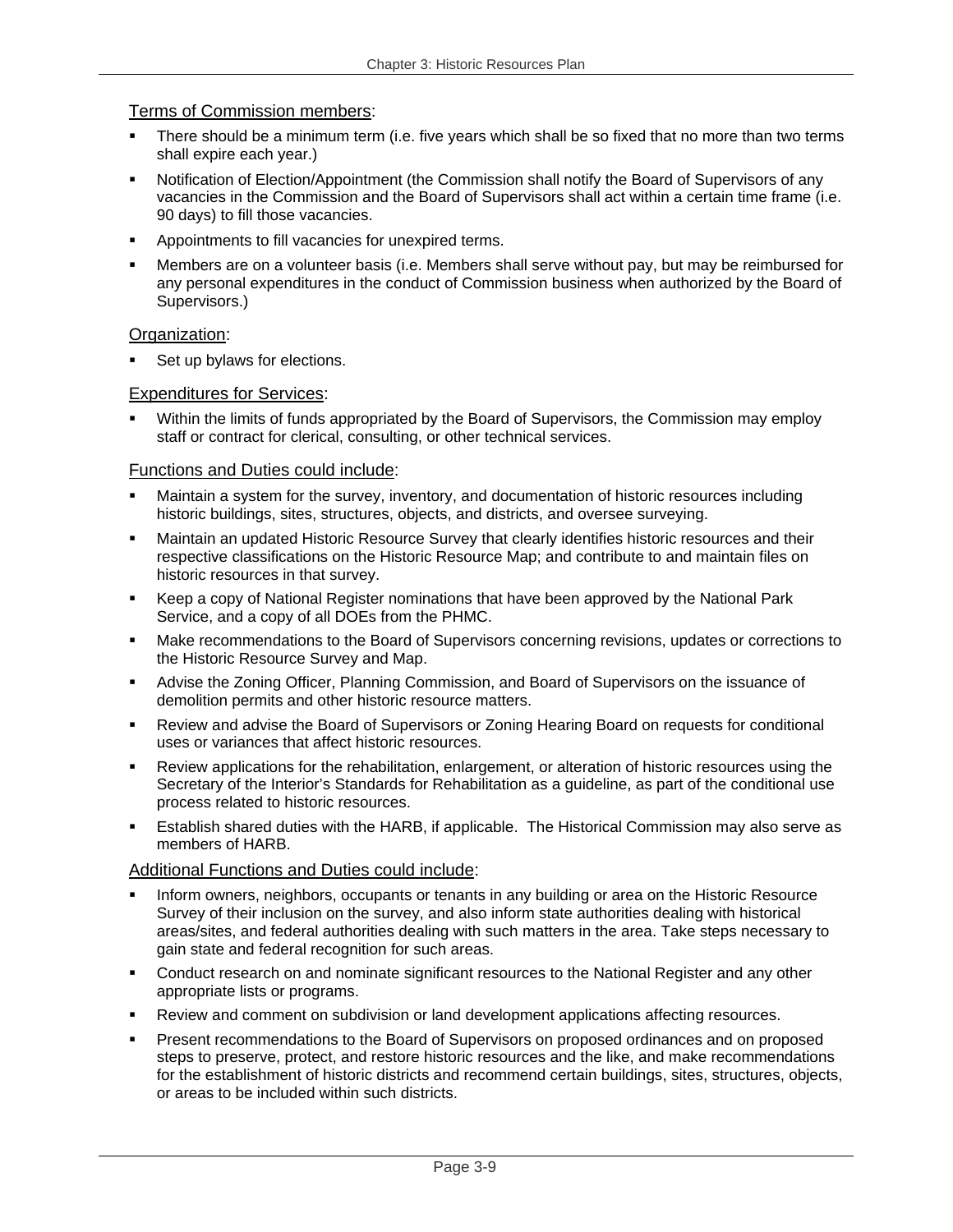**Perform any other lawful activities which shall be deemed necessary to further the purposes of this** ordinance.

#### $\boxtimes$  Recommendation for Promoting the Role of Local Historical Commissions

- **Action 3-7** Consider establishing a Historical Commission in municipalities in the Region that do not have one in place.
- **Action 3-8** Review Historical Commission establishment ordinance language to ensure that major ordinance elements are included, and encourage and adopt consistent duties, regulations, and standards for Historical Commissions across the Region.
- Action 3-9 Consider creating a regional Historical Commission to focus on regional preservation issues, the first of which could be the completion of a regional Comprehensive Historic Resource Survey.

#### Objective(s) addressed by Actions 3- 7 thru 3-8: All.

#### HISTORIC OVERLAY ZONING AND OTHER HISTORIC RESOURCE PROTECTION ZONING PROVISIONS

Historic Overlay Zoning, as well as other resource protection provisions, can promote historic preservation through zoning regulations. As outlined in Chapter 8, Article VI of the MPC provides for the protection of historic features and resources through zoning. Historic Overlay Zoning or other zoning provisions offers a different approach to preservation than a locally controlled historic district (discussed below); instead of providing for architectural control, zoning standards focus on land use measures including modifying area and bulk regulations and permitting additional uses for historic resources. It is an excellent option for municipalities that 1) do not have a concentration, linkage, or continuity of resources, 2) do not desire the level of regulation of a local historic district, or 3) to employ a more broad-based and land use-oriented method for use alone or in conjunction with local historic district regulations. Similar to other overlays, historic overlay zoning functions as a layer on underlying zoning districts establishing specific regulations to protect historic resources. Other zoning provisions can be used instead of or in conjunction with Historic Overlay Zoning, and can include: reuse incentives through permitting additional uses for historic resources under conservation provisions, Transfer of Development Rights, and compatible infill development. Through zoning regulations, historic resources can be encouraged to be adaptively reused, effectively incorporated into new development, and rehabilitated to enhance an area/site.

- As of October 2004, seven out of nine municipalities in the Region have Historic Overlay Zoning and one municipality (East Nantmeal) is working on developing overlay regulations. This level of regulation indicates a commitment to preservation, and the remaining municipality might also consider this type of regulation. A thorough Historic Resource Survey, discussed above, is a key element to use in conjunction with this strategy; this is in order to identify those resources that should be protected and the extent to which they should be protected, as generally Historic Overlay Zoning classify historic resources as to their level of significance.
- As of October 2004, several municipalities in the Region also include other zoning provisions related to historic resource protection. These include: transfer of development rights and special provisions for historic structures in certain zoning districts. Other municipalities in the Region could also consider these other types of zoning provisions.

On a regional basis, municipalities can foster consistent implementation of preservation policies and recommendations through ordinance revisions which are consistent. Zoning revisions should support regional policy for ease of administration and for consistency throughout the Region. This approach is also useful when historic resources cross municipal boundaries, however, for this to be successful, neighboring municipalities need to each adopt compatible historic resource regulations.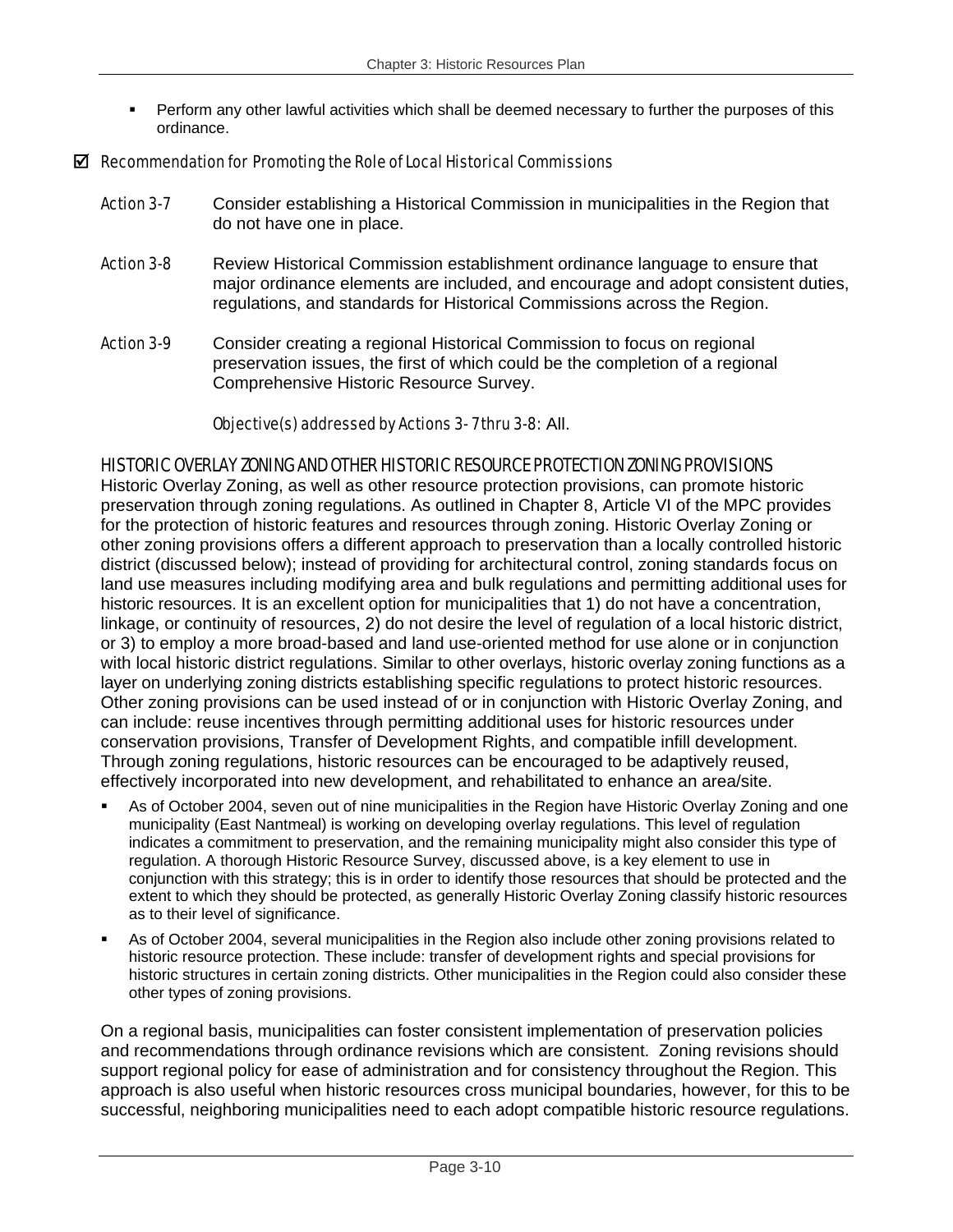It is important to ensure that historic resources regulations are compatible with other zoning provisions in order to reduce conflict and potential negative impacts on resources or historic preservation efforts.

#### Minimum standards to consider when creating Historic Overlay Zoning regulations: General Applicability

#### Legal Statement to indicate that the Overlay is in accordance with the MPC

#### Purpose

#### General Provisions:

- Boundaries of the Overlay.
- Effective Date (i.e. the provisions of this Overlay shall not go into effect until the date of adoption of the municipal Historic Resource Survey and Map).
- Compliance.
- Historic Overlay Concept.
- Preservation of Other Restrictions.

#### Historic Resource Inventory and Map:

- Identification (i.e. historic resources can include any prehistoric or historic district, site, building, structure, or object, and shall meet the provisions of the Overlay including boundaries of National Register Historic Districts, Certified (Act 167) Historic Districts, and areas of Archeological sensitivity - archeology areas could be broken into primary and secondary areas of sensitivity, such as in Warwick Township Comprehensive Plan). The Historic Resource Inventory/Map shall identify historic resources to which the provisions of these regulations apply.
- Classifications (i.e. Class I, II, III, etc.) based on specified criteria.

Map Revisions (i.e. based on the criteria for classification set forth, the Historic Resource Inventory/Map may be revised from time to time by legislative action of the Board of Supervisors following a public hearing, at which time the proposed changes shall be presented.) The Historical Commission is the advisory body to review and recommend such revisions:

- Revise as necessary to keep an updated Historic Resource Inventory/Map
- Discuss in detail the process on how to revise map/inventory
- Criteria to determine whether a resource should be included or not

Modification to Area and Bulk requirements – incentive for reuse of historic structures by conditional use or special exception (case-by-case basis); additional conditional use or special exception requirements may apply.

Special Provisions/Additional Use Opportunities – an incentive for reuse of historic structures, and for infill in existing historic villages as a conditional use or special exception (case-by-case basis); additional conditional use or special exception requirements may apply.

Application Procedures – Procedures for conditional use or special exception approval for historic resources, as applies.

Signage – can set provisions per classification of historic resources in addition to those required in the general Sign Regulations:

**Permit Process/Application requirements.**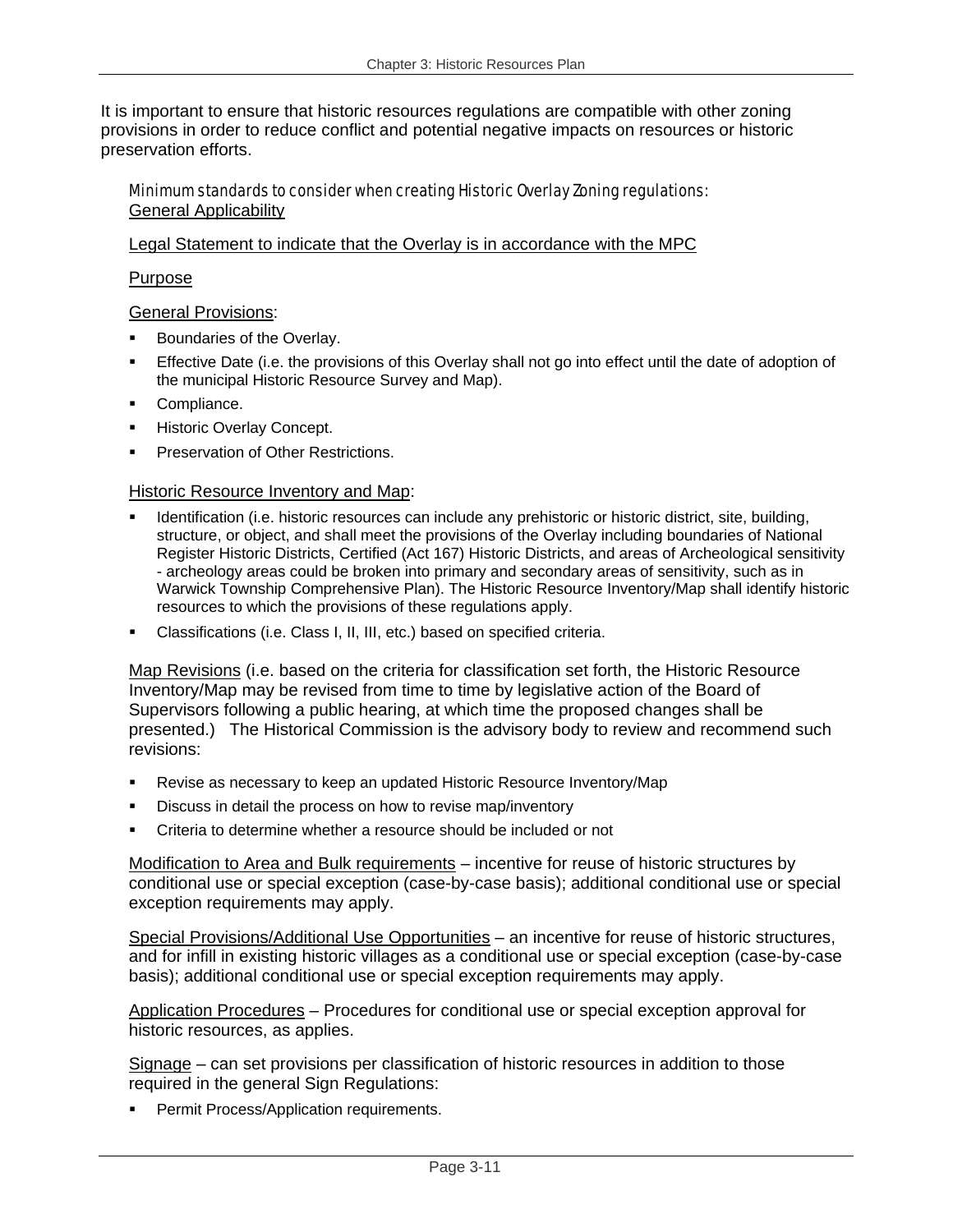- Zoning Officer Roles and duties (i.e. the Zoning Officer should provide the Historical Commission with a copy of the application, together with any plans or diagrams within a set time of the application).
- Historical Commission Role in Sign Permit application (i.e. set a time to complete application review, prepare a written report for the Zoning Officer and applicant indicating whether the sign will have any detrimental effect on the historic or architectural integrity of the resource, and if so, what specific changes can be made to mitigate the effect with encouragement to the applicant to erect a sign complementing the historical significance.)
- Issuance of Permit.

#### Additional Landscaping and Buffering Requirements:

- Landscape Plan
- Buffering Plan
- Review by Historical Commission

#### Demolition of Historic Resources:

- Demolition by Neglect Standards.
- Permit Process/Application Requirements.
- Review Process for Demolition Permits (including criteria for review, Historical Commission Recommendation, documentation of the resource and additional informational requirements such as a financial analysis of reuse alternatives to demolition, as necessary, Costs incurred by the Historical Commission, and Board of Supervisors decision)
- Issuance of Permit.
- Enforcement (Fines and penalties; Zoning Officer role; Board of Supervisors role).

#### Appeals to the Zoning Hearing Board

#### Other Historic Resource Protection zoning provision examples to consider:

The following are examples of zoning language some municipalities in the Region have adopted to assist in historic resource protection. Some of these provisions are contained in municipality's historic zoning overlay. However, where they are not, they could be used in conjunction with historic overlay language or could be carefully constructed to be used independently of historic overlay zoning.

#### Incentives for the Protection of Historic Resources:

- ¾ **North Coventry Township** flexible standards to help promote infill and preservation of historic resources (Z.O. Section 905).
- ¾ **East Pikeland Township** incentives for protection of historic resources. Historic features and other points of interest shall be identified and preserved and may be credited towards open space requirements under certain conditions described in SLDO Section 425.F.1-7.
- ¾ **South Coventry Township** allows additional uses where permitted as a conditional use on properties containing Class I or II Historic Resources (Z.O. Article X).

## Transfer of Development Rights to Preserve Historic Resources:

¾ **East Pikeland Township** – allows for TDR to be used to preserve historic resources, designating the AP Zoning District as the sending area.

## Open Space/Conservation Design approach for the Protection of Historic Resources:

¾ **Warwick Township** - (Z.O. Section 606.B – amended 4-21-2003) - requires the applicant to demonstrate that a Conventional Lot Development will have less environmental impact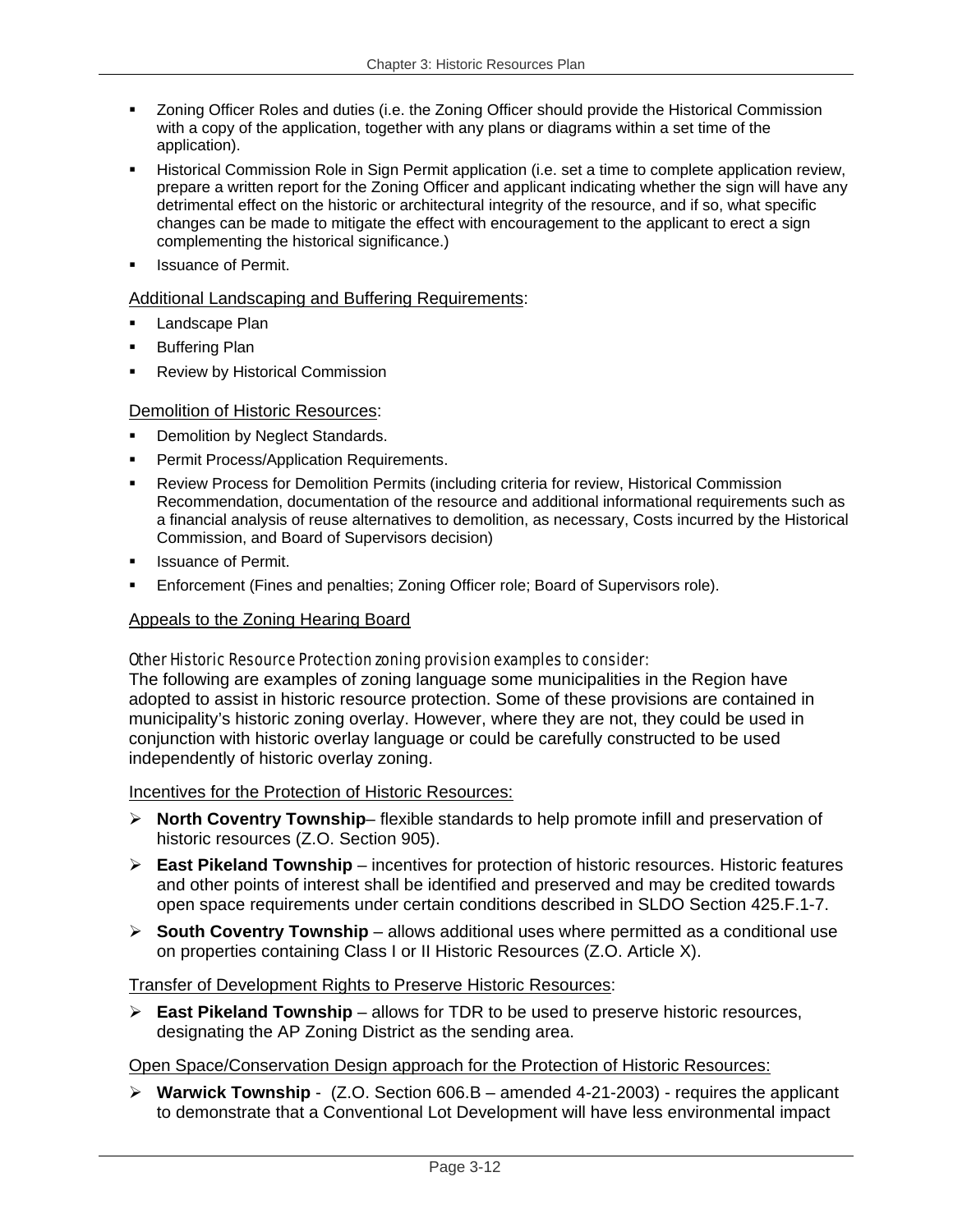than a single-family Open Space Development, in terms of less impact on historic resources. If the applicant cannot demonstrate that the Conventional Lot Development will have less impact, then a plan for Open Space Development in accordance with Section 604 and Article 20 shall be submitted, or a plan for a Conservation Development Option may be submitted in accordance with Section 607, or a plan for Village/Hamlet Development may be submitted, where eligible, in accordance with Article 8.

## Delay of Demolition Provisions (ZO):

- ¾ **Warwick Township** (Z.O. Article 24 Historical, Architectural, and Archeological Resources Protection) - encourages infill development in the Historic Village Clusters. It requires that all historic structures have to be used or adaptively reused so they are not just demolished.
- ¾ **East Pikeland Township** (Z.O. Article XVI).
- ¾ **South Coventry Township** (Z.O. Article XIV; Section 1403).
- ¾ **Wallace Township** (Z.O. Article X; Section 2404 and Section 2405)

#### $\boxtimes$  Recommendations for Historic Overlay Zoning and other Historic Resource Protection Zoning Provisions

- ACTION 3-10 Foster consistent implementation of historic resource protection policy and recommendations through consistent zoning revisions on a region-wide basis.
- **ACTION 3-11** Ensure that historic resources regulations are compatible with other zoning provisions in order to reduce conflict and potential negative impacts on resources or historic preservation efforts.
- **ACTION 3-12** Endorse continued commitment to historic resource protection through historic overlay zoning:
	- Continue to maintain the historic zoning overlay in the seven out of nine municipalities in the Region which currently have these regulations in place.
	- Encourage East Nantmeal to continue working to complete the development of historic overlay regulations.
	- Encourage East Coventry to also consider historic overlay zoning.
- ACTION 3-13 Consider enacting other types of zoning standards to further the protection of historic resources; Several municipalities in the Region include other historic resource protection zoning provisions (see Figure 8-2) and the other municipalities in the Region could also consider this measure.

#### Objective(s) addressed by Actions 3- 10 thru 3-13: 3-C.

## SUBDIVISION AND LAND DEVELOPMENT ORDINANCE (SLDO) REGULATIONS REVISIONS

Through the presence of an actively involved, strong, and municipally supported historic advisory body (such as a Historical Commission), a comprehensive Historic Resource Survey, and enforced SLDO regulations, historic resources will be readily identified. This is important particularly at the time for review of new development proposals when a community needs to realize the potential significance of historic resources that could otherwise be lost or impacted with a proposed development. Municipalities in the Region should consider requiring historic resources, and archeological resources, be delineated on subdivision and land development plans. This requirement should be included in the SLDO under the Plan Requirements section. Also through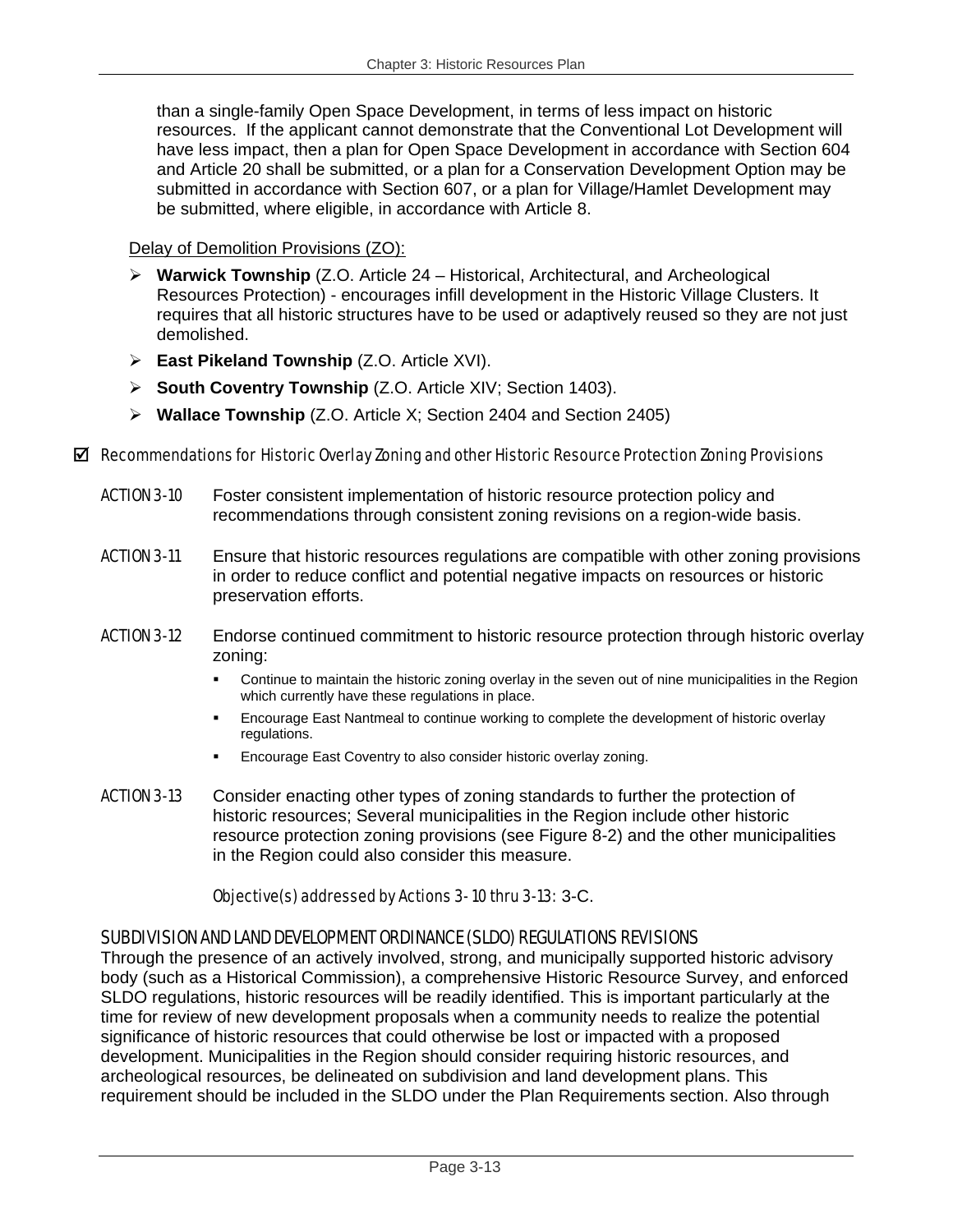SLDO requirements, municipalities should formally allow Historical Commissions to advise and work with applicants in the plan review process.

## Minimum standards to consider in SLDO language:

Requirement of a Historic Impact Study (in the SLDO or ZO)

- ¾ **East Pikeland** (SLDO Section 306.D.4.e)
	- Requires a historic resource impact study, or any applicable portions thereof, may be required, unless waived or modified by the Board of Supervisors, when any of the following are proposed:
		- $\circ$  All subdivisions or land development plans which will lead to the new construction located within 100 feet of the exterior walls of a historic resource.
		- o All subdivisions or land development plans which propose adaptive reuse or demolition of a historic resource.
		- o General bridge or road construction or substantial repair passing within 100 feet of the exterior walls of a historic resource.
	- Can be submitted as a subsequent part of another impact study or as a stand-alone study.
	- Requires preparation by a qualified professional in historic preservation, historic architecture, planning, or related disciplines and presented to the Historic Commission.
	- Includes minimum background information to be included in the impact study, description of the proposed project change, and mitigation measures taken including design alternatives, screening, and landscaping
	- **Historic Commission reviews and submits a written report to the Planning Commission** and Board of Supervisors.
- ¾ **West Vincent Township** (ZO Article XXIV) regulations relating to a historic resource impact study.
- ¾ **East Vincent Township** (SLDO Section 306.E.4.d) historic impact study is required under specified circumstances.
- ¾ **Warwick Township** (Z.O. Section 2406G, H. & 2407F, G, H.) Review of Proposed Rehabilitation, Enlargement or Alteration of Class I, Class 2, and Class 3 buildings, structures or sites.
- ¾ **South Coventry Township** (ZO, Article XIV; Section 1404)

Landscaping and Screening of Historic Resources (SLDO or ZO):

- ¾ **West Vincent Township** (ZO Article XXIV)
- ¾ **East Pikeland Township** (SLDO 306.D.4.e; in accordance with Section 1407 and 1406)

## Encouraging New Development to Blend with the Historical Character of Existing Villages (SLDO or ZO):

- ¾ **Wallace Township** *Hamlet Overlay District* is a floating overlay within the Flexible Rural Residential District and the Flexible Rural Residential District-1. *Village Overlay District* is an overlay only with the Flexible Rural Residential District.
	- These overlay districts do not redesignate existing villages such as Cornog, Fairview Church and Wallace as "historic districts", but provide design standards for new development in the Flexible Rural Residential District and/or the Flexible Rural Residential District-1.
	- **Encourages new housing subdivisions and land developments to be designed to** provide for a mixture of compatible land uses, to be developed at densities that are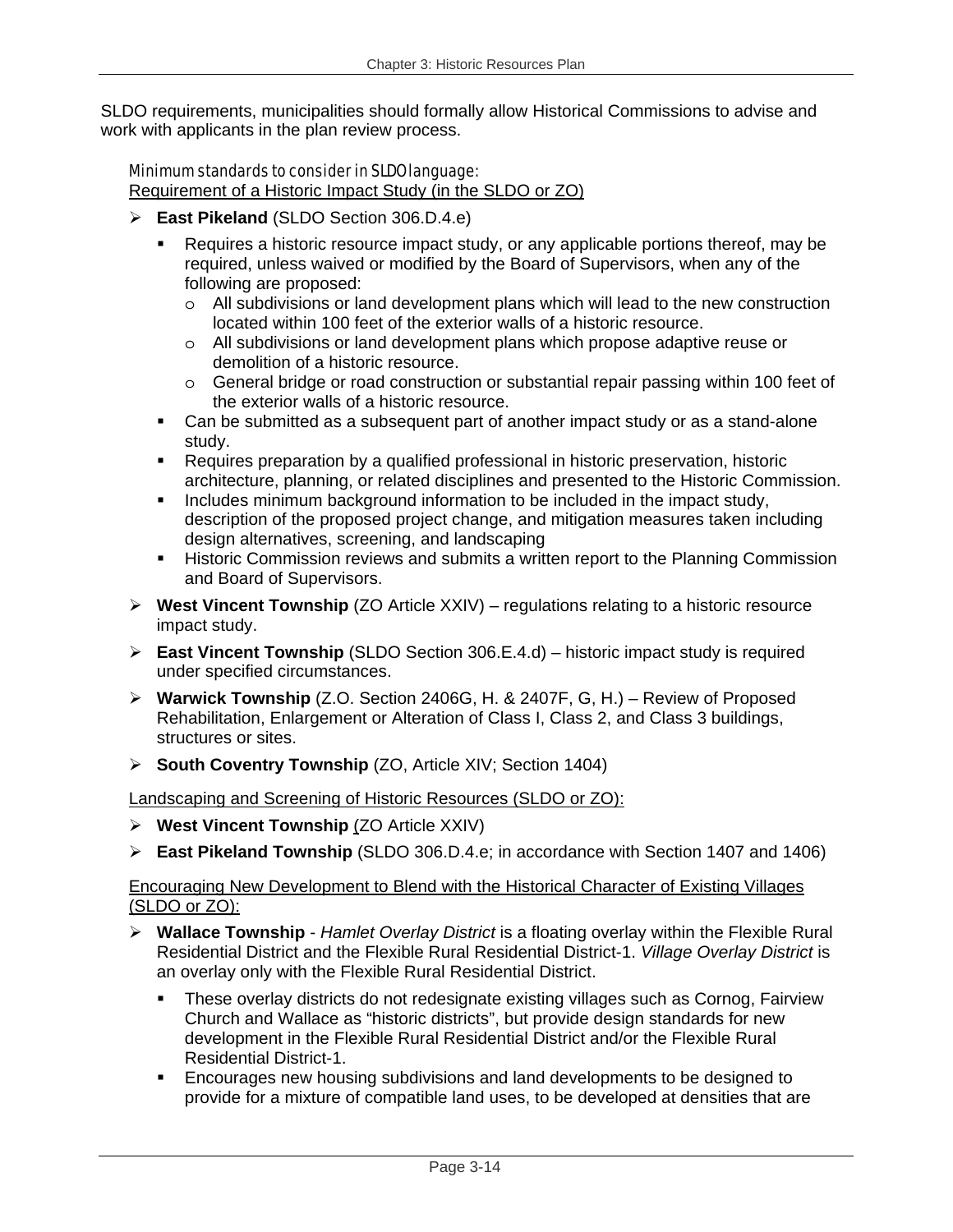typically associated with historic villages and hamlets in Chester County, in a manner consistent with the County's historic building tradition.

- Encourages new villages and hamlets to be built to promote pedestrian movement by locating new village housing, services, jobs, and public places within convenient walking distance of each other, wherever practicable (generally a distance of 1,500 feet: a fiveminute walk).
- ¾ **Warwick Township** Village/Hamlet Development design option.

Historic Rural Road and View Corridors (SLDO):

- ¾ **Wallace Township**  (SLDO, Section 401) corridors that have been identified in the OSRER Plan are to be included in the Greenway area or preserved through other means.
- ¾ **West Vincent Township**  (SLDO, Section 702.H, K, J) Describes protection of scenic and historic resources and trail preservation.

## $\boxtimes$  Recommendations for SLDO Regulation Revisions

- **ACTION 3-14** Consider requiring historic resources and archeological resources be delineated on subdivision and land development plans. This requirement should be included in the SLDO under the Plan Requirements section.
- **ACTION 3-15** Formally allow Historical Commissions to advise and work with an applicant in the plan review process through SLDO requirements and through Stormwater Management requirements.
- **ACTION 3-16** Consider adopting other types of SLDO historic protection standards such as the examples listed under *SLDO Regulation Revisions*.

## Objective(s) addressed by Actions 3- 14 thru 3-16: 3-C, E, F.

## IMPLEMENTING AND UPDATING ACT 167 CERTIFIED LOCAL HISTORIC DISTRICTS AND HARB REGULATIONS

Historic districts are areas possessing a concentration, linkage, or continuity of sites, buildings, or structures united historically or architecturally. There are two types of historic districts: 1) National Register districts and 2) locally certified districts. Locally designated historic districts are those regulated by ordinance and protected from major changes through the adoption and enforcement of that ordinance. Act 167 of 1961, the Historic District Act, enables the creation of these districts and requires the adoption of an ordinance, the appointment of a Historical Architectural Review Board (HARB), and the review and approval of the ordinance by PHMC. As of October 2004, there were six historic districts in three municipalities in the Region with Act 167 local historic district regulations, and one other municipality was currently working on a local historic district. A few municipalities indicated that in the future they might be interested in investigating pursuing this type of regulation. There are nearly 20 National Register listed or eligible Historic Districts in the Region, and while some of these are certified local historic districts or incorporated into local regulations through a historic zoning overlay, the remaining ones carry only the status and recognition of being National Register listed or eligible without protection 'teeth' through local land use regulations; municipalities in the Region may consider whether protection regulations should be sought for these districts also.

A local historic district ordinance promotes preservation of the integrity and significance of historic resources through regulating exterior alterations and modifications (specifically for building facades, exterior materials, architectural detailing, and building mass). New construction in historic districts can be encouraged to complement existing character through design that is sensitive in terms of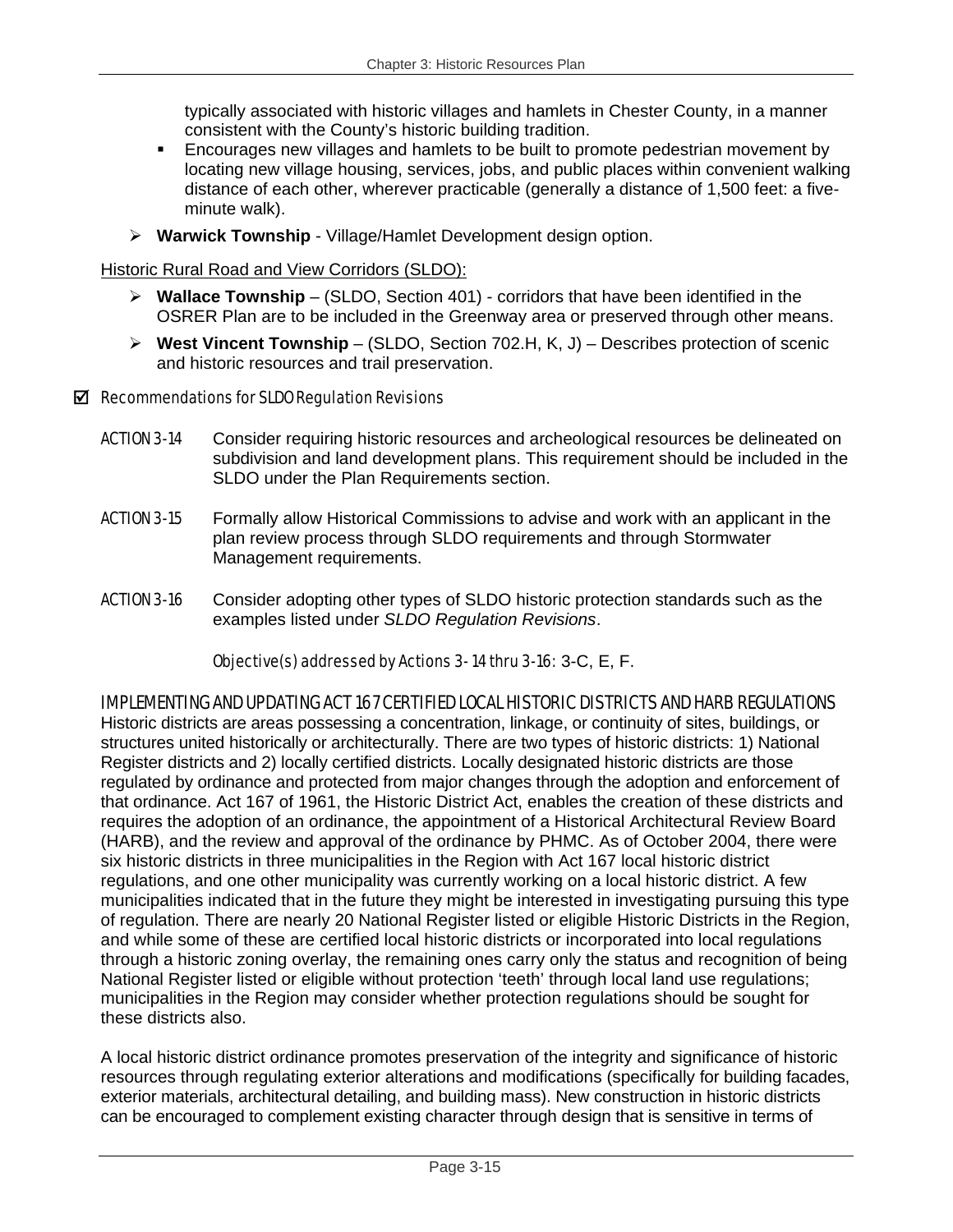size, style and placement. As part of this ordinance, the development of design guidelines that provide guidance about architectural style and design features unique to the Region is necessary to encourage changes that complement the existing historic character.

Historic district ordinances also provide for the appointment of a HARB to assist in administration of the ordinance and advise the local governing body on the appropriateness of building activity in historic districts. HARBs have well-defined membership criteria and responsibilities associated with specific districts, while local Historical Commissions usually serve in a broader capacity.

While certified local historic district ordinances are enabled under Act 167 and not under the MPC (Act 247), for ease of use in conjunction with other resource protection regulations many municipalities place the local certified historic district regulations in their zoning ordinance with a clear indication of such.

#### Minimum standards for Act 167 regulations:

General model historic district ordinance language as well as further information and technical assistance is available through PHMC. Included here is a brief listing of basic components for minimum standards for certified historic district regulations (Act 167) including the role of a HARB:

#### Legal Authorization

#### Purpose

General Provisions and Applicability:

- Description and Delineation of Historic District boundaries on an Historical Resource Map
- Applicability
- **Compliance**
- Interpretation of Boundaries

## Historical Architectural Review Board (HARB):

- Creation and Membership establishing a set number of members, which must include one registered architect, one licensed real estate broker, one building inspector. The remaining members must have knowledge of and interest in the preservation of historic resources. Members of the Historical Commission can also serve as members on the HARB.
- Terms of Members
- Powers and Duties Advisory role, Conduct of business, Meetings, Compensation policy, Additional powers and duties

Design Guidelines - a descriptive list of design items the HARB should consider when reviewing a certificate of appropriateness application. Design guides should be tailored to the community and vary depending on the community's historic and architectural character, and desired specificity and flexibility in application.

- Certificate of Appropriateness Permit required must be obtained before any exterior construction work can occur in an historic district.
- Sign erection in an historic district permit standards.

#### Application Review Procedure for Building Permit and Certificate of Appropriateness:

- **Application Process for Building Permit and Certificate of Appropriateness**
- HARB Meeting regarding application (including reference to design guidelines as standard for determining appropriateness
- Findings after HARB meeting including a written report to the Board of Supervisors:
	- o Application Disapproval by HARB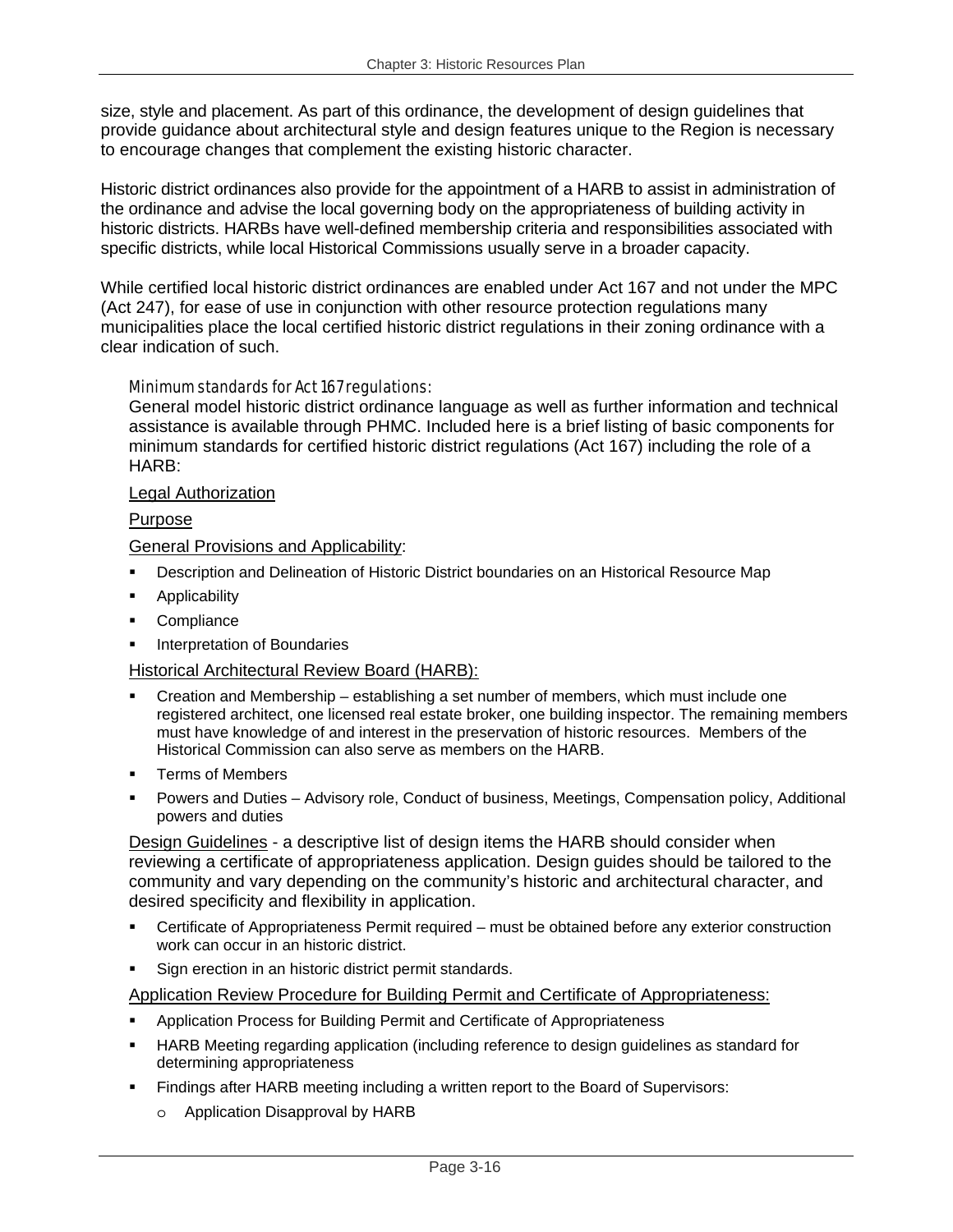- o Recommended Approval with conditions
- o Recommended Approval with no conditions
- Board of Supervisors meeting regarding application
- Decision by the Board of Supervisors (using same design guidelines for review):
	- $\circ$  Issue a certificate of appropriateness authorizing the Building/Zoning Officer to issue a permit for the proposed changes as submitted.
	- o Issue a certificate of appropriateness subject to specified changes and conditions not included in the application as submitted, but which would protect the distinctive historical character of the building, site or area which is proposed to be changed.
	- o Deny a certificate of appropriateness with respect to the proposed changes as submitted. If the Board of Supervisors disapproves the certificate of appropriateness, copies of the written reason shall be given to the Building/Zoning Officer, applicant, and PHMC. The disapproval shall indicate what changes in the plans/specifications would meet the conditions for protecting the historical character of the historic district.

#### Provisions for Unreasonable Economic Hardship due to the Ordinance

Administration of the Ordinance:

- **Notice of Violation**
- **Enforcement**
- **Penalties**
- Repealer
- Severability Clause
- **Amendments**
- Effective Date/Certification of Ordinance by PHMC

Warwick Township (ZO Article 24; Section 2409) and Wallace Township (ZO Article X) are examples of this type of adopted ordinance language in the Region.

#### Procedural Steps from PHMC for Establishing an Historic District Ordinance:

- a. Conduct a historical/architectural survey of the area you propose for designation (optional).
- b. Complete a Pennsylvania's Historic Resource Survey Form, available from the PHMC, Bureau for Historic Preservation (BHP).
- c. Submit the completed form to BHP staff to evaluate the district's significance using the National Register criteria.
- d. Schedule a site visit with the BHP staff to establish district boundaries.
- e. Consult with BHP concerning the development of local support for the proposed historic district ordinance.
- f. Request a review by the BHP of the draft ordinance before adoption by the local governing body. Review will note any discrepancies between the ordinance and the enabling legislation.
- g. Schedule a public hearing for public consideration of proposed historic district ordinance.
- h. The local governing body adopts the historic district ordinance.
- i. The chief elected official of the local government requests the PHMC to certify the historical significance of the proposed historic district. The request must be accompanied by a certified (signed and dated) copy of the ordinance, and a map clearly showing the historic district(s) boundary(ies). (Note**:** Bureau review of documentation on the Historic Resource Survey Form is different than the official resolution by the PHMC of the historical significance of the district)
- j. The Pennsylvania Historical and Museum Commission notifies the local government of its official action. The ordinance takes effect on the date of certification by resolution of the Commission. (The Commission meets throughout the year and will consider the historical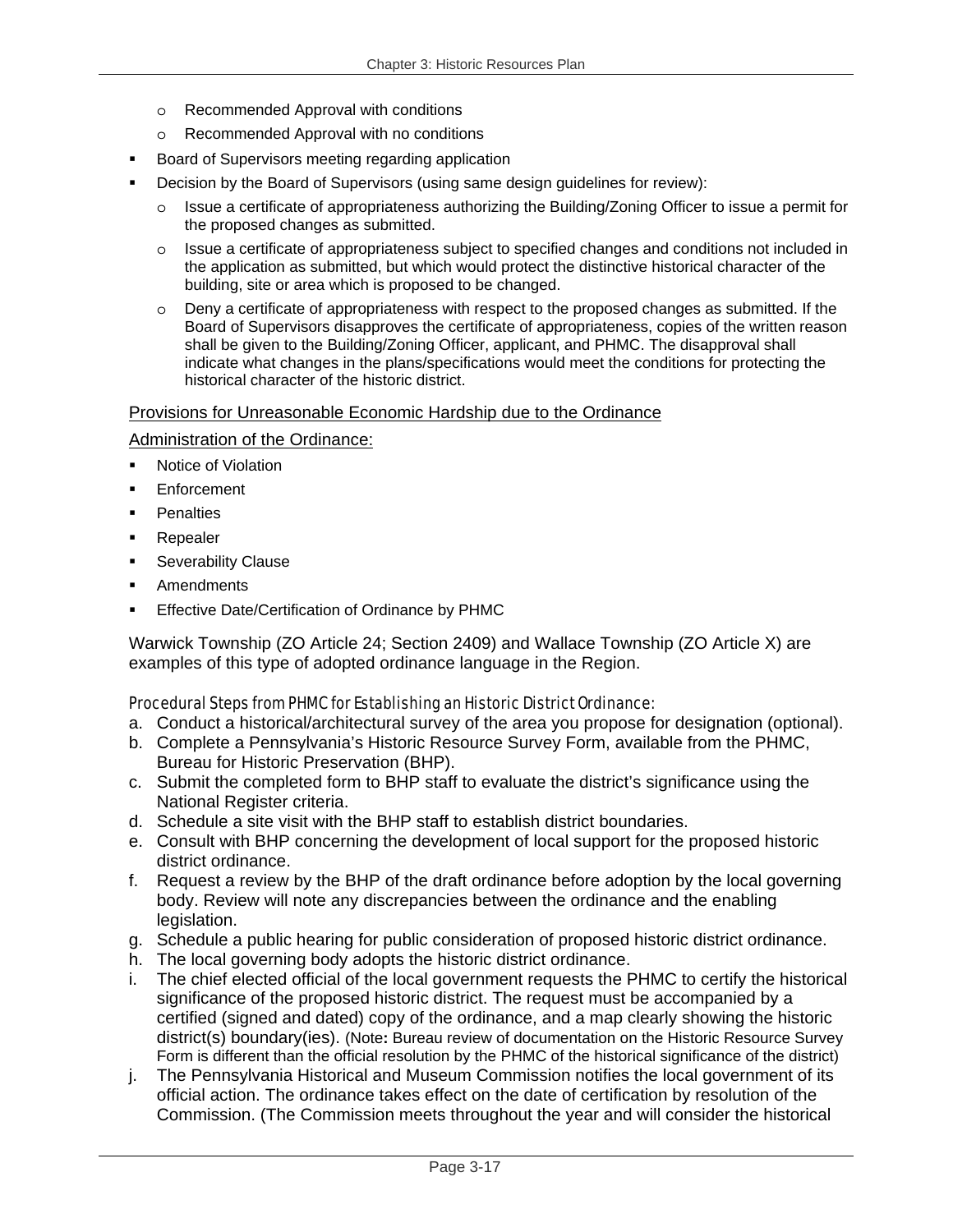significance of the proposed district at a regular meeting. Completed substantiating documentation must be received at least 60 days before the meeting at which it will be considered).

#### $\boxtimes$  Recommendations for Act 167 Certified Local Historic Districts and HARB Regulations

ACTION 3-17 Investigate pursuing Act 167 certified local historic district regulations for existing and future National Register listed or eligible historic districts which are not protected through local land use regulations or which wish to have further protective regulations.

#### Objective(s) addressed by Action 3- 17: 3-A, C.

## CONSIDERATION OF A VILLAGE PROTECTION PROGRAM

A village protection program is a plan of action that a municipality can implement to preserve its historic villages, which are intended as historic areas, areas for infill development, and for slight growth, and not as areas for targeted significant growth. A village protection program can be adopted as part of the (municipal or regional) comprehensive plan in order to establish a consistent policy for guiding growth. Many municipalities in the Region have taken first steps in village protection. They have undertaken more detailed and comprehensive surveying efforts in villages for purposes of their preservation. For example, North Coventry will be completing a village inventory for the village of Cedarville in 2006.

Many village protection measures are implemented through zoning regulations such as through use, lot size, setback, and where appropriate, through incorporating a village district which can serve to help protect/maintain the integrity of historic resources and their surroundings. Other implementation measures involve: SLDO provisions establishing compatible design standards; an official map to encourage continuation of the street pattern and identification of resources; sewage planning to allow sewage disposal alternatives; and design guides to address physical building and site design issues.

Village planning efforts should involve a task force with representatives from the Historical Commission and Planning Commission. Village residents should be involved (either directly on the task force and/or indirectly through surveys and public meetings). Depending on the expertise of the task force, assistance of a planning consultant may be required. The Chester County Planning Commission's *Community Planning Handbook* and *Village Planning Handbook* should be consulted for further information.

## $\boxtimes$  Recommendations for Consideration of a Village Protection Program

- **ACTION 3-18** Continue initial village protection planning efforts that have occurred to date in the Region and adopt a Village Protection Program as part of municipal (or regional) Comprehensive Plans on a region-wide basis.
- ACTION 3-19 Implement strategies resulting from the Village Protection Program through zoning, SLDO, design guides, and through other implementation measures.

## Objective(s) addressed by Actions 3- 18 and 3-19: 3-A, C, F.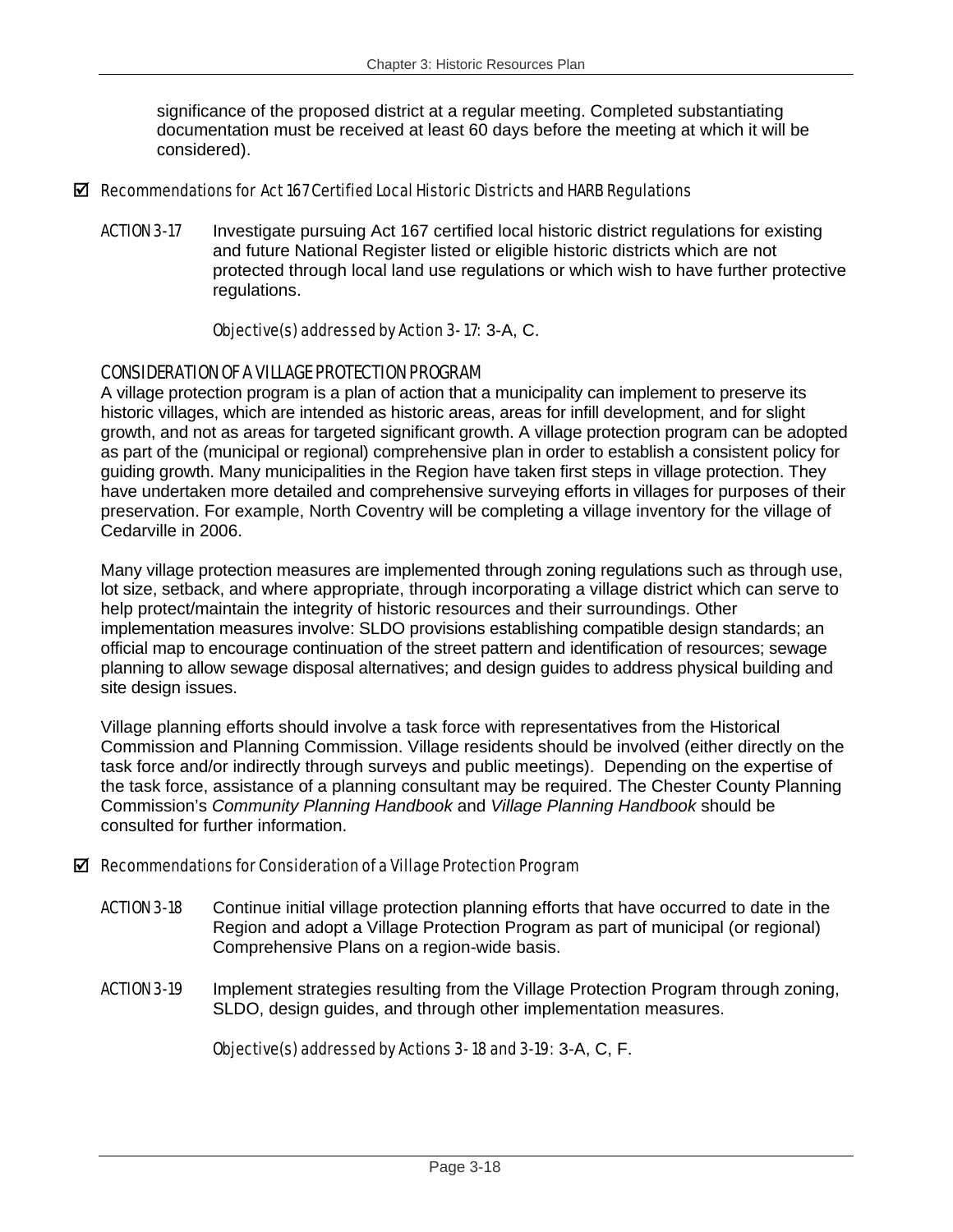## TRANSFER OF DEVELOPMENT RIGHTS (TDR)

TDR, discussed in detail in Chapter 2: Natural Resources Plan, can also be used as a strategy to help preserve historic resources. In the case of a rural historic resource on a large parcel, TDR promotes preservation of the existing large lot while making the current use more economically feasible. In the case of a denser environment, such as a village, TDR can help encourage reuse and continued viability of existing older buildings and historic resources through providing development incentive.

## $\boxtimes$  Recommendations for Transferable Development Rights (TDR)

ACTION 3-20 Consider implementing a region-wide TDR program to help protect historic and other resources discussed in this Plan.

## Objective(s) addressed by Action 3- 20: 3-C.

## EFFECTIVE AGRICULTURAL ZONING

Effective Agricultural Zoning, discussed further in Chapter 6, is a land management tool to encourage the preservation of farmlands, discourage their conversion into non-agricultural uses, and discourage the establishment of land uses that are incompatible with agricultural uses. This technique can help to protect the Region's valuable historic landscape by preserving farming land use in the Region.

## $\boxtimes$  Recommendations for Effective Agricultural Zoning

ACTION 3-21 Consider adopting effective agricultural zoning to help protect the historic rural agricultural resources of the Region.

## Objective(s) addressed by Action 3- 21: 3-C.

## ENCOURAGEMENT OF INFILL DEVELOPMENT

Infill development is the improvement of vacant or underused parcels within areas that are otherwise largely developed. In the Region, this would be predominately in developed areas and larger villages and crossroads. An example of infill would be using a vacant parcel in an existing village to construct new housing, rather than using an undeveloped or agricultural parcel for development. By providing a variety of appropriate land uses and dimensional standards, zoning can help encourage infill. In the Region, infill within the established historic districts is being promoted in Warwick Township, which works with developers to strive to maintain the historic and architectural nature of buildings proposed for alteration in the four local certified historic districts.

This technique can support economic development as well as historic preservation. The Region should consider education initiatives to increase awareness of the advantages of infill development, as it reduces sprawling development and utilizes infrastructure that is already in place, thus becoming more economically feasible and helping to preserve the outlying rural and undeveloped character of the Region. Certain infill projects may be partially funded under the Community Development Block Grant (CDBG) program, as specified under the programmatic community development objectives. More information and examples of infill development is available in the Chester County Planning Commission's *Community Planning Handbook*.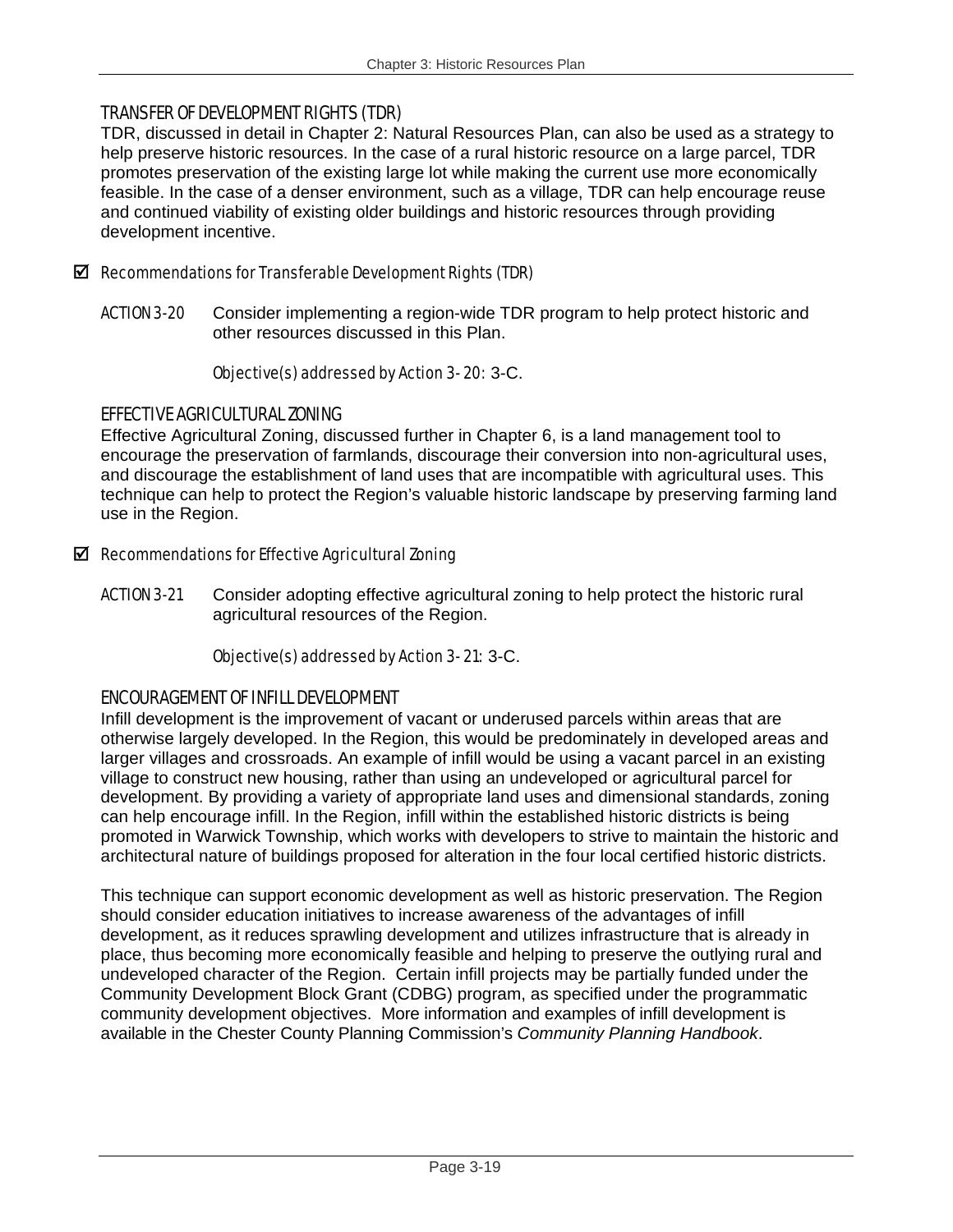#### Sample Infill Development regulations:

- ¾ **Wallace Township** There are two overlay districts which promote the continuation of constructing hamlets and village-style new development within the appropriate and designated underlying zoning district of Flexible Rural Residential District and/or the Flexible Rural Residential District - 1. Specifically, the Hamlet Overlay is a floating overlay district in the underlying Flexible Rural Residential District and the Flexible Rural Residential District - 1. The Village Overlay is an overlay district only with the underlying Flexible Rural Residential District.
	- These overlay districts do not re-designate existing villages such as Cornog, Fairview Church, and Wallace as "historic districts", but provide design standards for new development in the Flexible Rural Residential District and/or the Flexible Rural Residential District - 1.
	- Overlay standards encourage new developments to be designed to provide for a mixture of compatible land uses, to be developed at densities that are typically associated with historic villages and hamlets in Chester County, in a manner consistent with the County's historic building tradition.
	- Overlay standards also encourage new villages and hamlets to be built to promote pedestrian movement by locating new village housing, services, jobs, and public places within convenient walking distance of each other, wherever practicable (generally a distance of 1,500 feet, a fiveminute walk).

#### $\boxtimes$  Recommendations for Encouragement of Infill Development

- ACTION 3-22 Undertake educational initiatives to increase awareness of the advantages of infill development in the Region.
- **ACTION 3-23** Provide appropriate land uses and dimensional standards in zoning to help encourage infill, particularly in historic districts and villages.

#### Objective(s) addressed by Actions 3- 22 and 3-23: 3-A, B, C, D.

#### IMPLEMENTING INDIVIDUAL MUNICIPAL COMPREHENSIVE AND OPEN SPACE PLAN RECOMMENDATIONS

On an individual municipal basis, each municipality in the Region should refer to Chapter 8 of this Plan and continue to implement the detailed individual recommendations outlined in that Chapter (beginning on Page 8-19). The types of recommendations included in each of those individual municipal plans have been applied in this Plan on a regional basis to strive to create consistency in historic resource protection throughout the Region.

#### $\boxtimes$  Recommendations for Implementing Individual Municipal Comprehensive and Open Space Plan Recommendations

- ACTION 3-24 Continue to implement those detailed individual municipal recommendations from municipal Comprehensive and Open Space Plans outlined in Chapter 8.
- ACTION 3-25 Implement actions of this Plan which have applied the types of recommendations included in individual municipal plans (outlined in Chapter 8) on a regional basis to strive to create consistency in historic resource protection throughout the Region.

#### Objective(s) addressed by Actions 3- 24 and 3-25: All.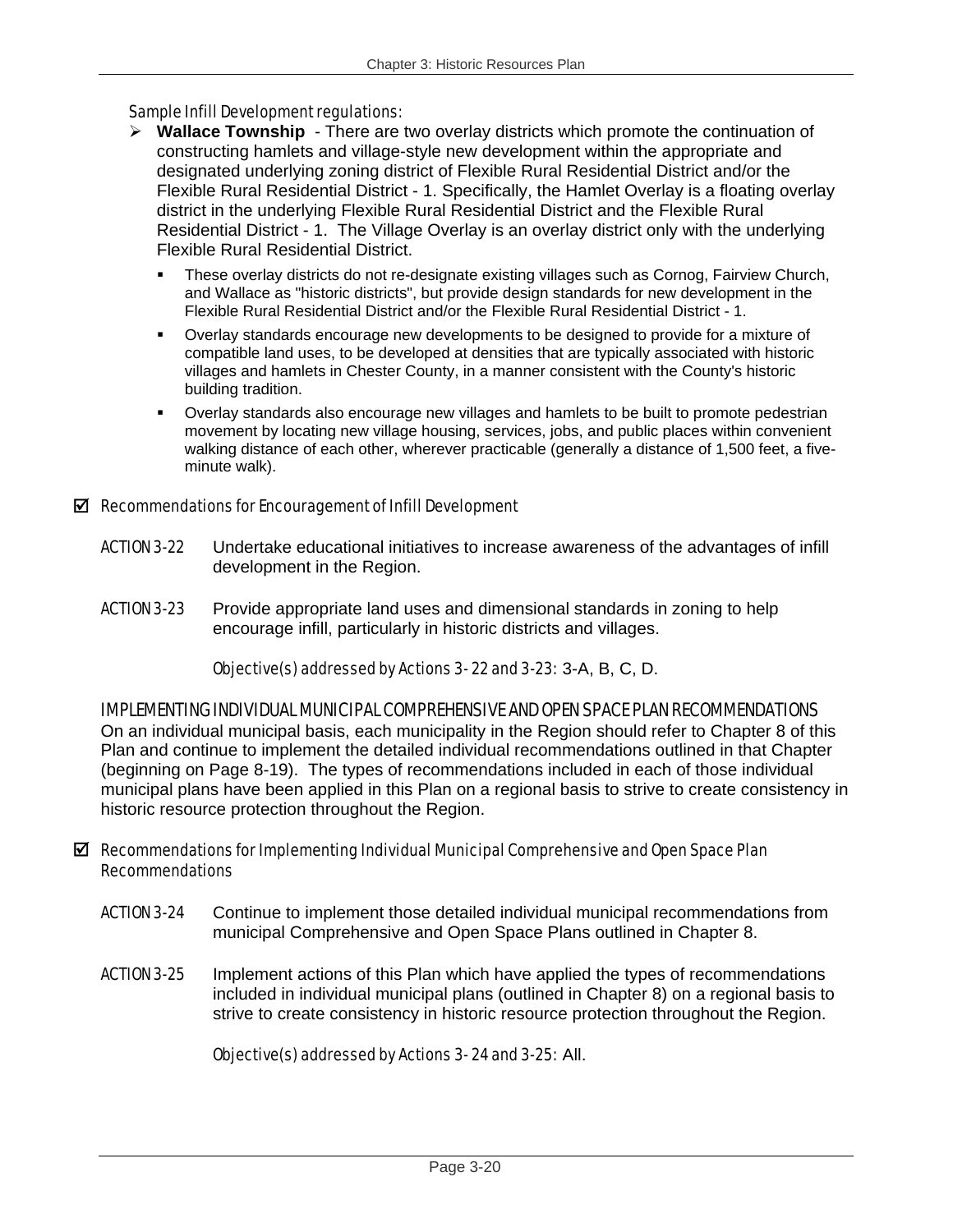## BUILDING CODE CONSIDERATIONS

Building codes are adopted to regulate and standardize construction activity to ensure the health, safety, and welfare of building occupants. However, building codes are often designed to focus on new construction and meeting these standards may be problematic physically and/or financially for historic buildings, and prevent their reuse. Generally, if either reuse or significant improvements occur, buildings are required to meet current code; some compliance issues can include requirements for egress, stairways, and fire safety. However, with the implementation of the new Uniform Construction Code(UCC) (Act 45 of 1999) in Pennsylvania, there are regulations which specifically apply to older and historic buildings. These provisions are through the 'Existing Building Code', one of 11 codes recently adopted by many Pennsylvania communities, including all of the municipalities in the Region, as part of utilizing a uniform and comprehensive construction code in the state. These provisions create an equivalency of code standards and certain exemptions for existing buildings which may not be able to meet typical standards for new construction. Since many typical new building code regulations are not applicable to older and historic buildings, the provisions provide greater flexibility and take into account rehabilitation constraints of older and historic buildings, while still providing for public safety. East Nantmeal promotes adaptive reuse of historic resources through flexibility in modification to building code requirements. If a municipality implements appropriate codes related to historic buildings and enforces these codes, this will help maintain historic resources because the resources may not fall into disrepair.

## $\boxtimes$  Recommendations for Building Code Considerations

**ACTION 3-26** Continue to use the Existing Building Code provisions and promote requirements which encourage the reuse of existing older and historic buildings.

## Objective(s) addressed by Action 3-26: 3-A, C.

## PARTICIPATION IN THE CERTIFIED LOCAL GOVERNMENT PROGRAM (CLG)

The CLG program was established under the National Historic Preservation Act (NHPA) to facilitate greater participation in the national historic preservation program at the local level. It strives to create a local, state, and federal partnership to preserve a community's historic character and address preservation issues. The CLG program encourages historic preservation in local government and as an integral part of local land use policy. CLG status involves implementing a comprehensive local historic preservation program including: 1) Maintaining a Historical Commission; 2) Surveying Historic Resources; 3) Enforcing local historic resources protection regulations; and 4) Providing for public involvement in preservation.

Once certified, a local government is then eligible to participate directly in the federal historic preservation program, thus helping strengthen and expand local preservation efforts. This national initiative provides valuable technical assistance, greater access to the national preservation network, direct participation in the National Register nomination process, and an important benefit to participation in this program are the grant funds for CLGs. Funds can be used for any of the above listed activities. Funds are appropriated annually by the U.S. Congress, and administered by the National Park Service and State Historic Preservation Offices, the PHMC in Pennsylvania. In Pennsylvania, a match is required for projects using CLG funding.

Due to the recommendations of this Plan, S. Coventry Township became a CLG in 2006, and most of the other municipalities expressed interest in pursuing CLG status in the future. The Region's municipalities should investigate the special status as a CLG program member as a strategy to provide an additional access to information, technical assistance, and funding opportunities for historic preservation.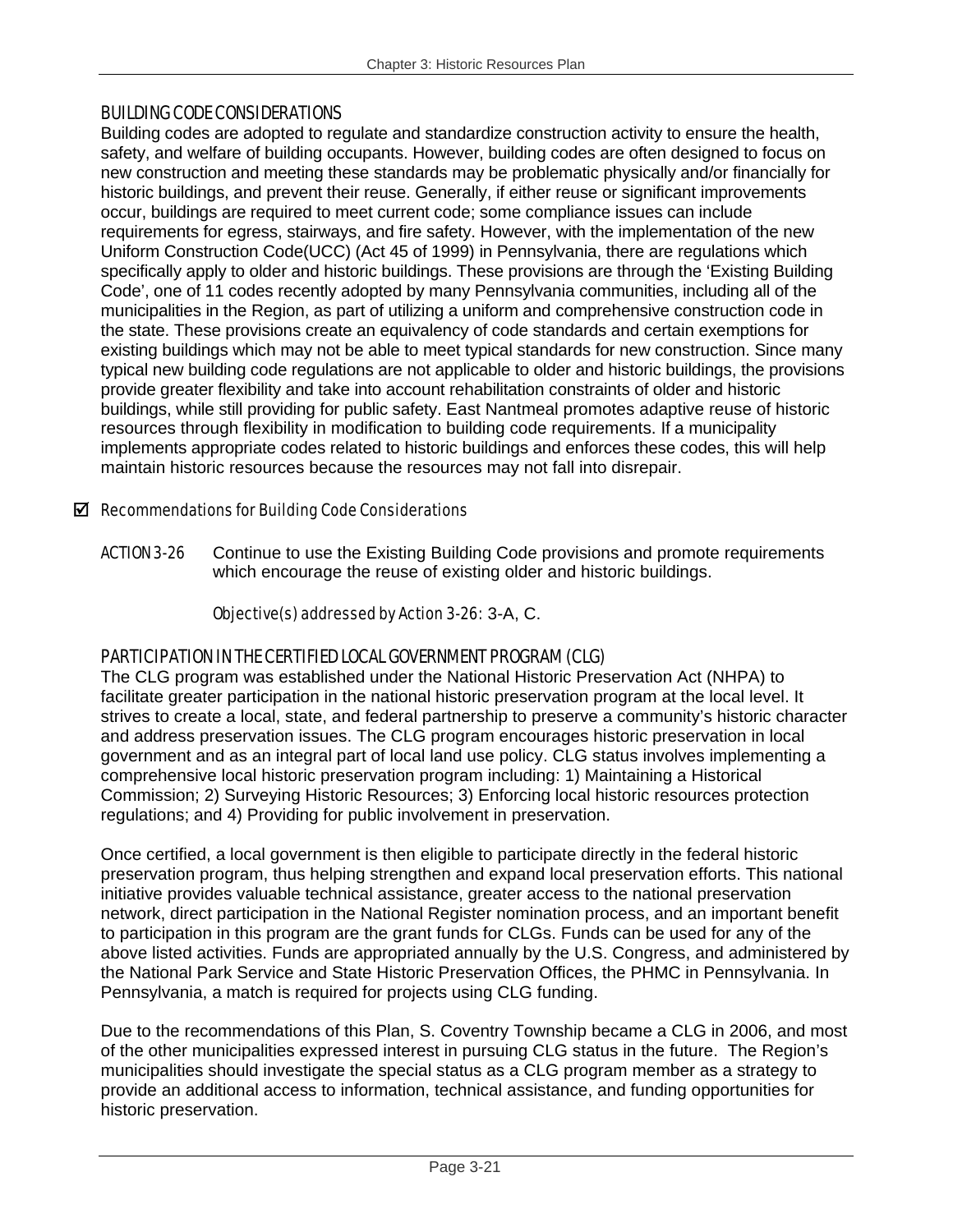## $\boxtimes$  Recommendations for Participation in the Certified Local Government Program (CLG)

**ACTION 3-27** Investigate the special status as a CLG program member as a strategy to provide additional access to information, technical assistance, and funding opportunities for historic preservation.

### Objective(s) addressed by Action 3- 27: 3-B.

## ENCOURAGEMENT OF PRESERVATION EASEMENTS

The Region can promote encouraging private historic preservation measures, including the sale or donation of easements, deed restrictions, and restrictive covenants (for agricultural, facade, resource protection or open space purposes for example), as a strategy for individual owners of historic resources. This is particularly important for individual historic resources that otherwise may go unprotected. These preservation measures can concurrently protect agricultural, natural resources, or open space, historic context, and historic resources. The County and various land conservancies purchase agriculture easements, thus also potentially assisting to preserve historic resources on a property if written into the easement as such. If it is not feasible to undertake an easement on an entire property or historic resource, another option is a preservation easement for specific elements of resource that are integral to its significance; for example, a façade easement in order to preserve key exterior elements. More specific information about façade easement contributions can be found on the National Park Service Website, Heritage Preservation Service at http://www2.cr.nps.gov/tps/tax/IRSFacade.htm.

A key player in this strategy in the Region is the French and Pickering Creeks Conservation Trust. The Trust is active in preserving lands in perpetuity that may house historic resources and they work diligently with the public as well as serve as an information resource for residents in the Region. They distribute a newsletter with information on donation of façade easements for historic structures, easement purchase, and preservation of land in perpetuity. The Trust is involved in a myriad of preservation projects. More information can be obtained on their website at http://www.frenchandpickering.org/.

Preservation Alliance for Greater Philadelphia is another easement program in the Philadelphia area, which has helped preserve historically certified buildings and residences throughout the Philadelphia region – around 170 historic properties since 1978. Donating a historic preservation or conservation easement can serve as a protection tool in various ways: by protecting a historic building, or its facade and/or interior space, a particular site, or open space. The easement serves as a deed restriction or covenant that will permanently prevent demolition, neglect, or inappropriate alterations. Generally, donations of historic easements qualify as charitable contributions that are deductible from federal income tax. For additional information about this program go to http://www.preservationalliance.com.

#### $\boxtimes$  Recommendations for Encouragement of Preservation Easements and Other Measures

**ACTION 3-28** Encourage the sale or donation of easements, deed restrictions, and restrictive covenants (for agricultural, facade, resource protection or open space purposes), as a strategy for individual owners of historic resources.

## Objective(s) addressed by Action 3- 28: 3-B.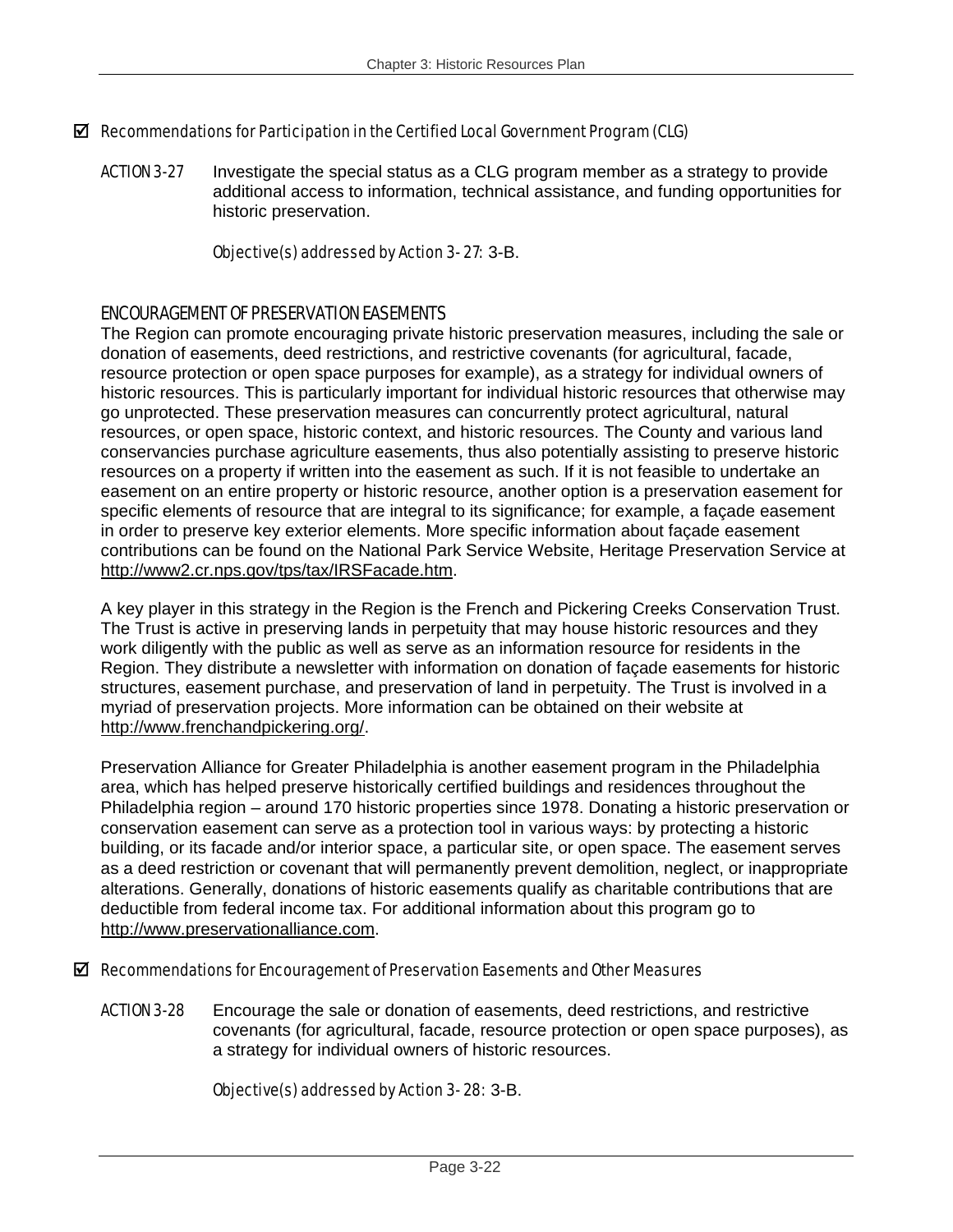## ACT 537 SEWAGE FACILITIES PLANNING REVIEW RECOMMENDATIONS

Municipalities in the Region, and all of Chester County, must be diligent in the Act 537 review process to ensure that the municipality has received all components of a planning module, including review from PHMC, prior to granting preliminary or final plan approval. PHMC review is the minimum historic resources review that should be conducted. The Historical Commission and/or HARB, if established, should be the entity that monitors all subdivision and land development projects when it comes to potential destruction or alteration of historic resources. Members of the Planning Commission, Historical Commission, HARB, and Board of Supervisors as well as the municipal Secretary, Manager, and Engineer must be diligent in making sure the applicant gets all necessary paperwork to the municipality in time for proper review prior to any approvals and/or conditional approvals. The Act 537 process as it relates to historic resources is outlined in Chapter 8.

#### Challenges in the Process:

When it comes to protection of historic/cultural resources, there can be significant gaps in communication and areas where some subdivisions and/or land developments go without needed input from the proper authorities. The following are examples of potential gaps that were discovered through researching this topic for this Plan:

- The legislation does not clarify how to determine the 10-acre benchmark. For instance, if 10 acres of a larger farm is subdivided, but through a municipality's net-out provisions the total buildable land is eight acres, the applicant could find that since only eight acres would be disturbed, the development would not have to be reviewed by PHMC.
- Another example is a property is divided by a road, thus creating two parcels each less than 10 acres, but together being over 10 acres, an applicant could determine that the proposal is for parcels less than 10 acres and not submit information to PHMC.
- If a property is subdivided in phases, and each phase is less than 10 acres and has less than 10 lots, the property does not have to go through a PHMC review, unless it has structures on site that are 50 years or more of age.
- PHMC requires the number of " total acres of earth disturbance" as part of their review process in determining if a proposal meets the 10 acres or more benchmark; however, Act 537 does not specify "disturbed ground" as part of their definition of the 10-acre benchmark.
- The Act 247 Subdivision/Land Development review process does not necessarily have the same timing as the Act 537 planning module review, so there could be information gaps for the historic/cultural resources review. For instance, if the Act 537 planning module is still "in route" to the proper agencies for review, while the applicant is seeking preliminary or final approval under Act 247, the municipality is responsible to ensure all reviews have been completed in time. However, sometimes all review comments have not been received and thus are not considered prior to plan approval, which can lead to complications.
- In the case of emergency undertakings, immediate response to imminent threat to public health and/or safety makes planning modules and thus a cultural/historic resources review exempt.
- The large minimum lot size of 10-acres required for a project to be reviewed by PHMC reduces a municipality's capacity to promote review of projects on smaller lots. The reason for the 10-acre minimum criteria should be reviewed.
- opportunity to comment on historical/cultural resources. The following are DEP qualifiers of an "exemption":
	- o The entire subdivision (proposed lots, previous lots and residual land) must consist of no more than 10 lots created since May 1972;
	- $\circ$  The lots must be proposed as sites for construction of detached single family homes;
	- $\circ$  The proposed homes must be intended to be served by individual on-lot sewage disposal systems; and
	- o "Exceptions" are not prohibited by local public health or environmental conditions.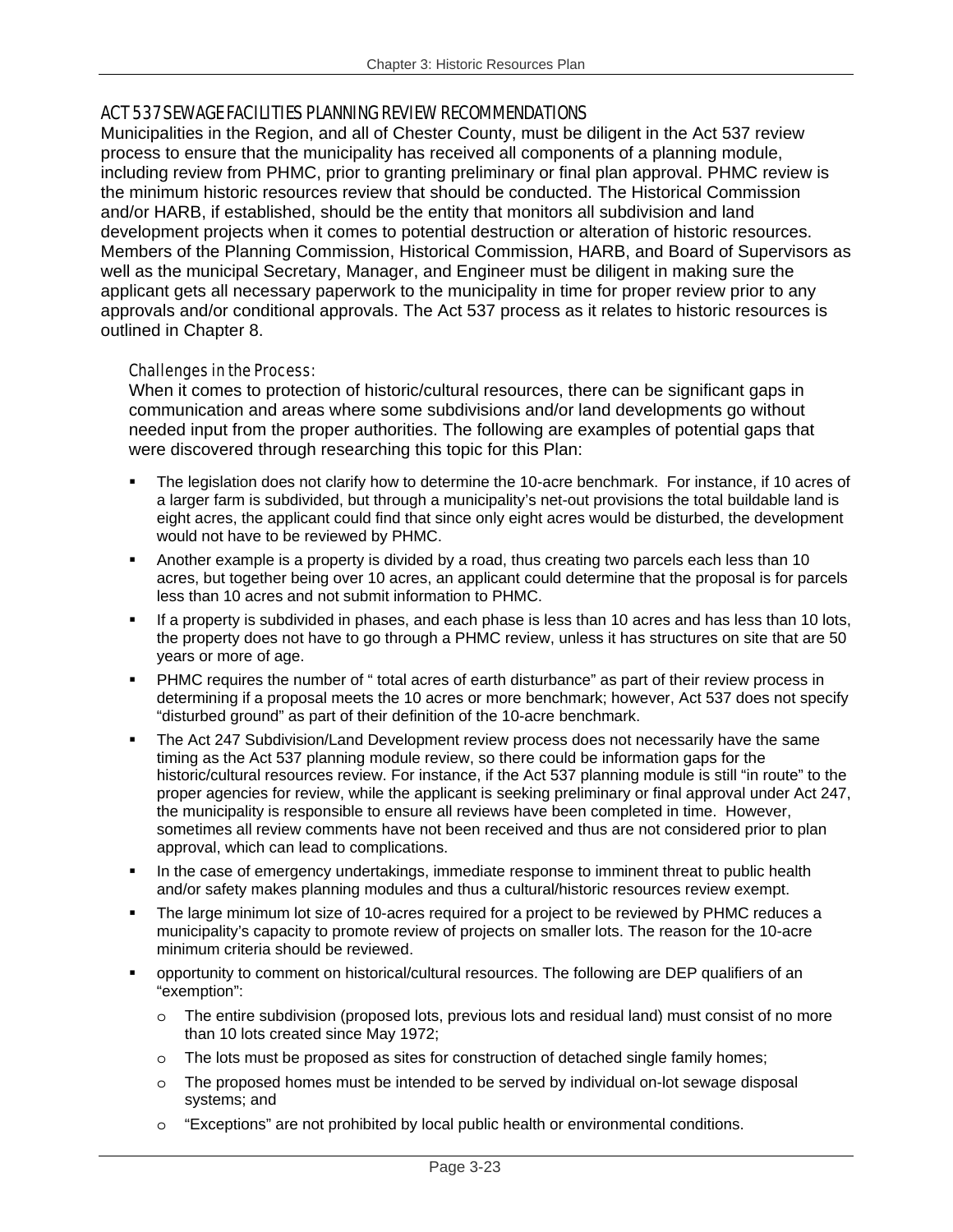If all these conditions are met, the proposed subdivision should qualify as an "exemption" and is considered a "minor subdivision" by the DEP. When this occurs, PHMC does not review the proposal, and protection of the historic resources on site is left to the individual municipalities in which the site is located.

#### $\boxtimes$  Recommendations for Act 537 Sewage Facilities Planning Review Recommendations

- ACTION 3-29 Be diligent in the Act 537 review process to ensure the municipality has received all components of a planning module, including the review from PHMC, prior to granting preliminary or final plan approval.
- **ACTION 3-30** Ensure the applicant gets all necessary paperwork to the municipality in time for proper review prior to any approvals and/or conditional approvals.
- ACTION 3-31 Monitor all subdivision and land development projects for projects which possess potential destruction or alteration of historic resource.
- ACTION 3-32 Work with DEP and PHMC officials at the state level to improve the overall Act 537 review process and to rectify any shortfalls in the process.

Objective(s) addressed by Actions 3- 29 thru 3-32: 3-B, E.

## COMMUNITY OUTREACH

## LEGISLATIVE ACTION

Due to the large size of the Region and involvement of nine municipalities, the Region could play an effective role in advocacy for pending legislation and in assisting development and promotion of future legislation. The National Trust for Historic Preservation provides legislative tracking on their website: http://www.nationaltrust.org/advocate\_better\_policies/index.asp.

On the federal level, the following are prospective legislation as of October 2005:

Transportation & 4(f) Protections - H.R. 3 - To authorize funds for Federal-aid highways, highway safety programs, and transit programs, and for other purposes.

Heritage Areas - S. 243 and H.R. 760 - To establish a program and criteria for National Heritage Areas in the United States, and for other purposes.

National Parks - H.R. 1124 - National Park Centennial Act.

Tax Credits - H.R. 3159 - To amend the Internal Revenue Code of 1986 to modify the rehabilitation credit and the low-income housing credit'; H.R. 2681 - Affordable Housing Tax Credit Enhancement Act of 2005; H.R. 2488 - "Historic Rehabilitation Enhancement Act of 2005".

Transportation Enhancements - S. 95 - "Safe Highways and Infrastructure Protection Act".

Also, though not yet a bill, the Congressional Joint Committee on Taxation issued a January 2005 report recommending changes to the federal tax code that would largely reduce the federal tax incentive for charitable deductions for contributions of conservation and preservation easements, including historic façade easements.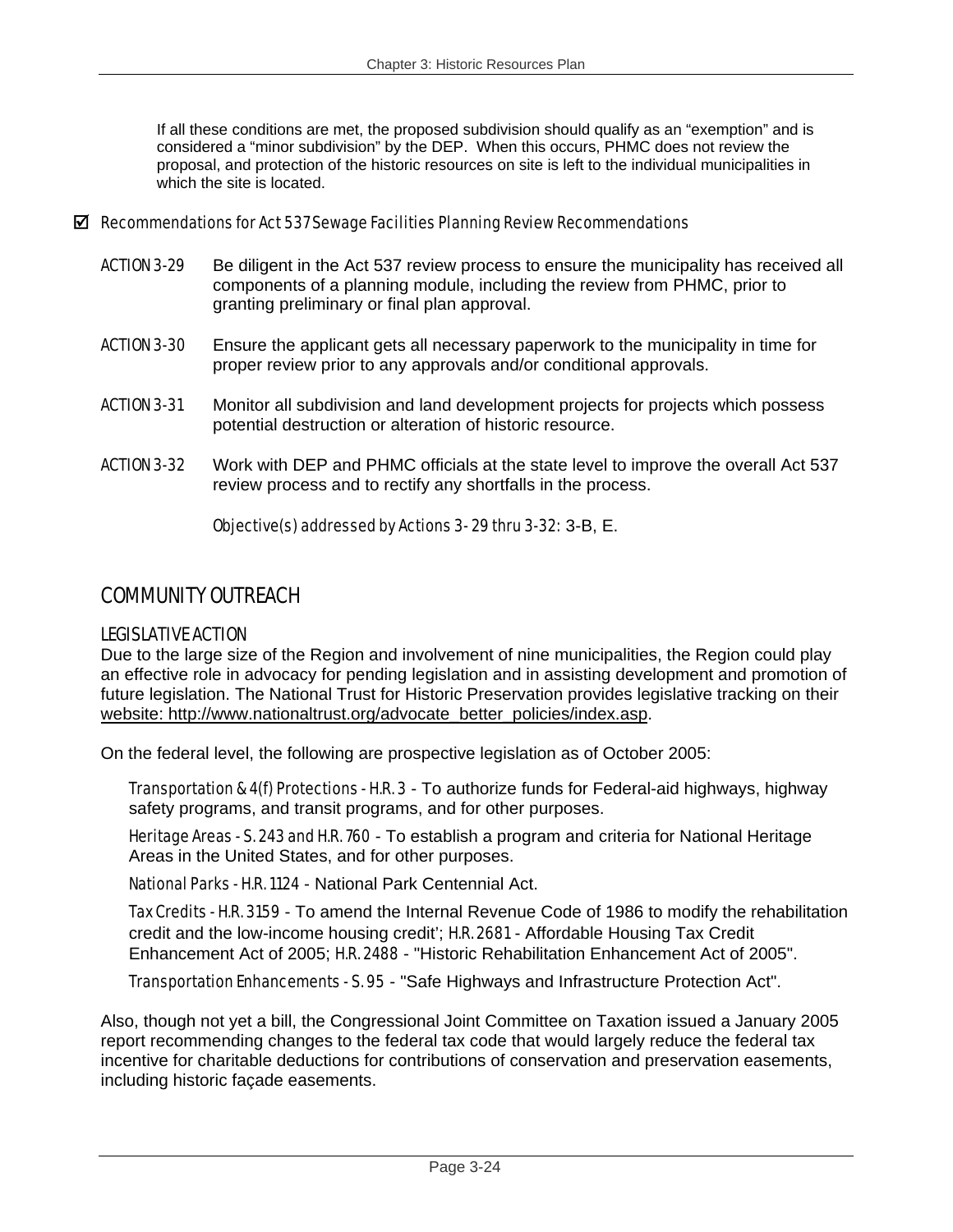At the State level, the following is current prospective legislation as of October 2005:

**HB 27** - A bill to create a 20 percent state income tax credit for people who purchase and restore historic homes.

HB 26 - A bill to create a 20 percent tax credit on eligible redevelopment costs for commercial properties.

#### $\boxtimes$  Recommendations for Legislative Action

**ACTION 3-33** Play a strong role in advocating pending federal and state legislation which promotes historic resource protection, and in assisting development and promotion of future legislation.

#### Objective(s) addressed by Action 3- 33: 3-B.

#### CREATION OF HISTORIC DESIGN GUIDELINES

Design guidelines can help identify and provide insight and education about the visual and architectural aspects of historic resources in the Region. They can provide information and illustration about architectural styles, design features, and building character in the Region, which could serve to aid restoration or rehabilitation efforts. They can also help guide new development to be compatible with existing character and relate to the larger community and regional context. Guidelines for different areas in the Region could vary; for example, guidelines for villages may differ from more rural or open settings in the Region.

Specifically, design guidelines should take into account characteristics of existing structures and sites, development patterns, and regional context. Design guidelines can be general or specific, but should address topics such as:

- Architectural design, such as massing, proportion, scale, rhythm, and material
- Site design, such as the relationship of buildings to the street
- Streetscape features including walkways, street trees, and lighting
- Landscaping
- Signage

Design guidelines are generally voluntary, providing an educational resource. Guidelines may also be linked to incentives, such as financial assistance. Certain guidelines can be incorporated into regulations, such as setbacks in dimensional standards in zoning, parking in the SLDO design standards, or in a locally controlled historic district where building design is addressed. In the case of a historic district, historic design guidelines would be the general policy on which recommendations concerning the appropriateness of physical changes in historic districts are based, and some level of design guidelines are needed for a local historic district ordinance. *The Chester County Community Planning Handbook* provides more information on Historic Design Guides particularly as they specifically relate to local historic districts.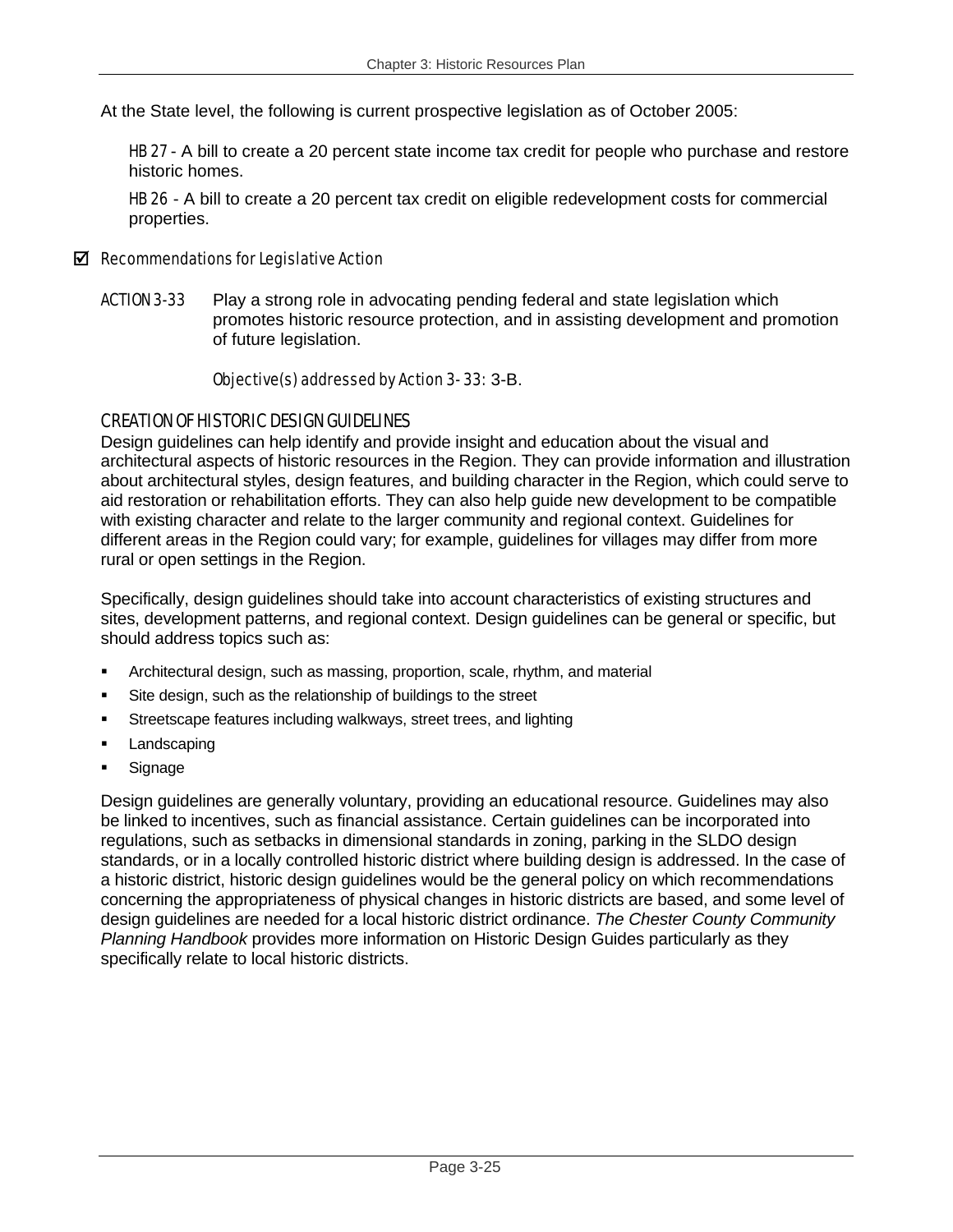### $\boxtimes$  Recommendation for the Creation of Historic Design Guidelines

**ACTION 3-34** Develop historic design guidelines in the Region which are appropriate for different types of areas in the Region (villages to more rural or open settings) and take into account characteristics of existing structures and sites, development patterns, and regional context.

#### Objective(s) addressed by Action 3- 34: 3-A and 3-D.

## INTERNAL REGIONAL COMMUNICATION IMPROVEMENTS

Municipal entities, both within and between municipalities, need to continue to work together to provide increased communication with one another, clarification and further definition of their roles in relation to one another, and use unified methodology to promote historic resource protection within each municipality and throughout the Region. While all communities in the Region have some form of historic-related entity, that role differs between municipalities and needs further definition. As well, there is need for improved communication and implementation of the role of historic entities within the municipalities. These became evident while conducting phone surveys with historic representatives in the Region. The Region should strive to work together so that all municipal historic entities provide reasonably consistent function and similar levels of advice to their Boards of Supervisors, Planning Commissions, and communities.

#### $\boxtimes$  Recommendation for Internal Regional Communication Improvements

- ACTION 3-35 Strive for the various municipal entities both within and between municipalities to 1) provide Increased communication with one another; 2) provide clarification and further definition of their roles in relation to one another; and 3) promote historic resource protection in a unified fashion within each municipality and throughout the Region.
- ACTION 3-36 Strive for all municipal historical commissions/entities to provide reasonably consistent function and levels of advice to their Boards of Supervisors, Planning Commissions, and communities, and implement Action 3-10.

#### Objective(s) addressed by Actions 3-35 and 3-36: All.

## COMMUNITY EDUCATION AND PUBLIC INVOLVEMENT RECOMMENDATIONS

Historic preservation efforts should invite community involvement and participation through the Historical Commission, in addition to any historic-related subcommittees, taskforces, or advisory boards. Public involvement in historic preservation is very important because of the need to obtain philosophical, volunteer, and financial support from communities, and various constituencies and interest groups within communities in order to have a successful preservation program. There is often a need to emphasize and rouse civic pride to get citizens involved in preservation. Keeping the public as well as municipal officials informed and involved needs to be a regional priority. Information on preservation activities should be made widely available through newspapers, community newsletters, pamphlets, educational programs, speakers, special events, and in libraries, municipal buildings, and on websites. Public recognition should be given to successful preservation efforts in order to raise awareness, instill pride, and encourage others to be involved. Plaques can be displayed on historic structures and properties listed on the National Register of Historic Places in recognition of their significance. A National Park Service bulletin, *My Property is Important to America's Heritage,* is a good source of general preservation information for residents in the Region, and is available at http://www.cr.nps.gov/NR/publications/bulletins/myproperty.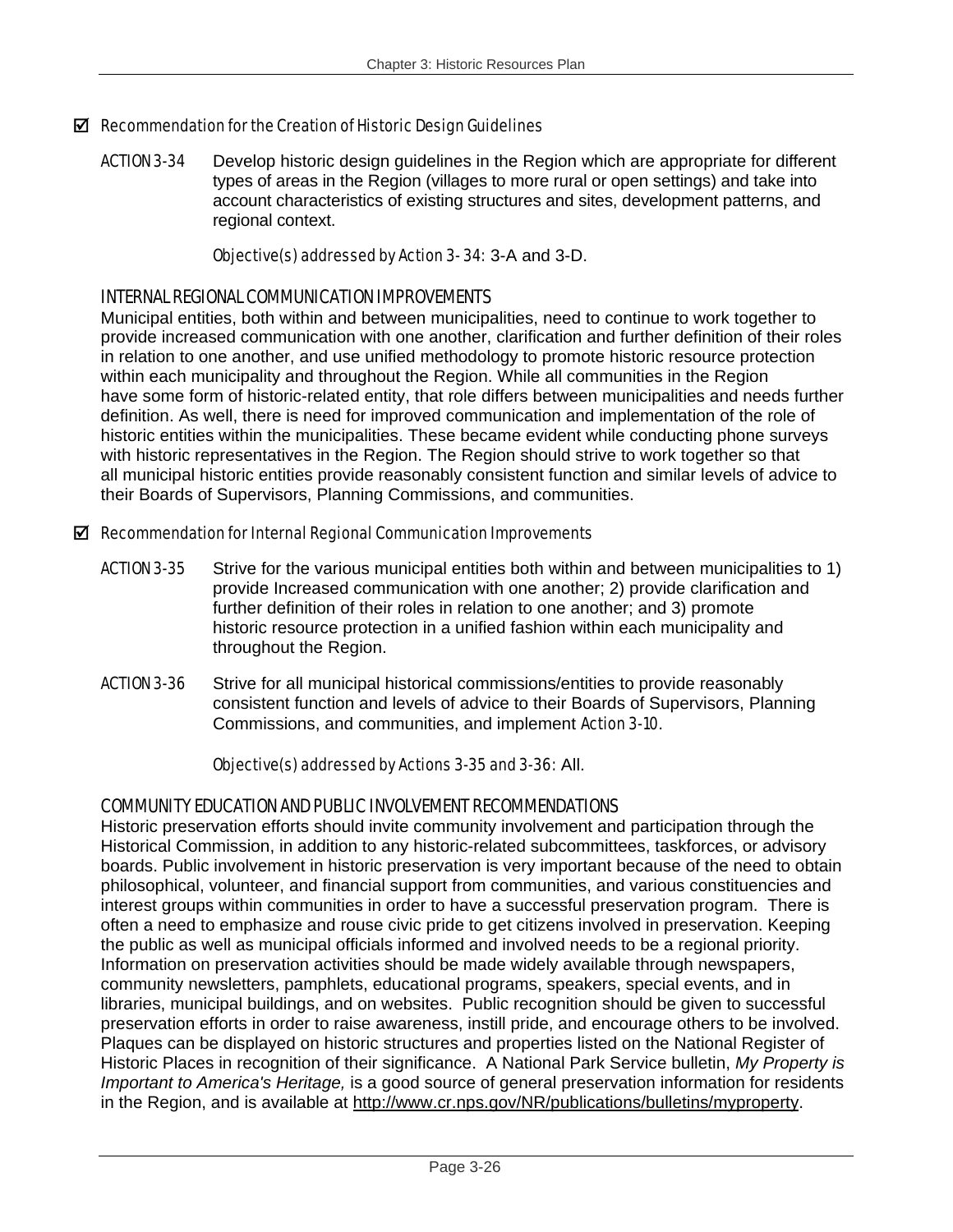Municipalities in the Region has taken part in a number of public education activities including summer village walking tours, a bus tour of historic resources in Wallace Township, and through providing assistance with National Register nominations, among other activities.

There are a variety of methods to invoke public involvement and community education:

- Continue to encourage and sponsor historic tours that focus on one or more areas, communities, or the entire Region.
- Add historic information on township websites or through township newsletters.
- Provide expertise for residents with reuse, preservation, renovations.
- Provide assistance with historic information and National Register eligibility and nominations.
- Continue to research and provide information to historic property owners about State and federal grants, tax incentives, and other historic resource protection programs and help with the application process, as possible.
- Consider holding workshops for residents to promote knowledge about preserving historic structures. Specifically, an important topic area would be educating property owners about the meaning of National Register status.
- Update school curriculum on local history to include preservation topics.
- Provide recognition to owners of historic properties (commercial and residential) that undertake construction, rehabilitation, or restoration projects sensitive to the historic character of the community or Region.
- Send an informational letter from the HC to new owners of historic properties.

#### $\boxtimes$  Recommendation for Community Education and Public Involvement Recommendations

- **ACTION 3-37** Actively invite community involvement and participation in historic preservation efforts through the Historical Commission, in addition to other historic-related entities.
- **ACTION 3-38** Make information about historic preservation activities widely available to residents and other interested regional parties.
- **ACTION 3-39** Implement some of the variety of methods (provided in the list above) to invoke public involvement and support for historic preservation.

Objective(s) addressed by Actions 3-37 thru 3-39: 3-A, 3-D, and 3-F.

## BRICKS AND MORTAR

## PROMOTION OF RESOURCE RESTORATION

The most obvious solution for preservation of a historic resource is the physical restoration of the structure. This type of traditional preservation method has typically resulted in a beautifully restored structure that is used for some type of tourism or educational benefit, such as a house museum. Restoration, the pristine return of a property to its original state, or rehabilitation, returning a property to a state of utility which makes possible a contemporary use while preserving those portions of the site which contribute to its historical significance, both present alternatives to protect a building. A recent example of restoration in the Region was undertaken by the French and Pickering Creek Conservation Trust is the Coventry House, a restored historic building located in the historic district of Coventryville Village. One of the most notable preservation projects in the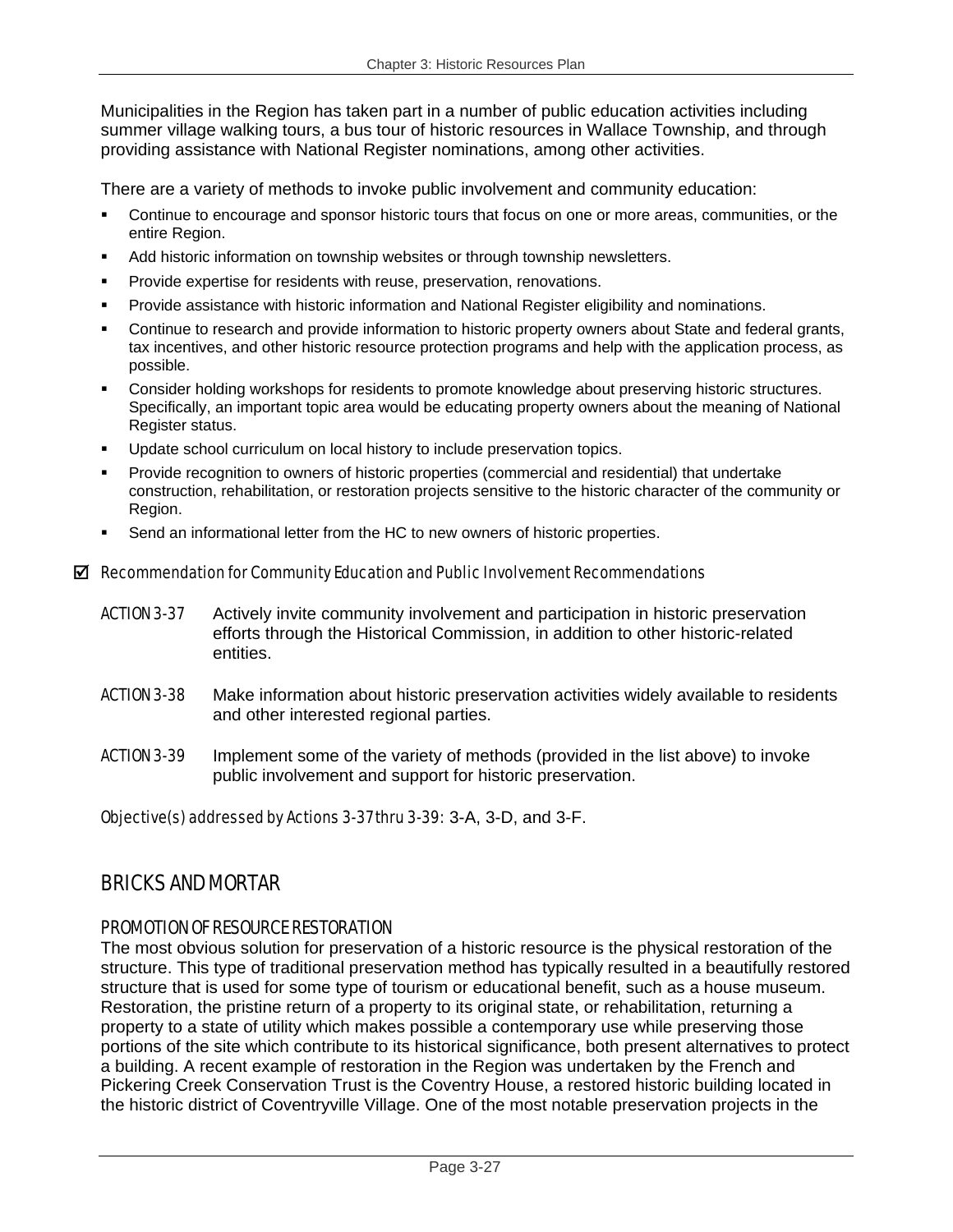Region is the protection of Springton Manor farmstead through use as an historic interpretative site as a County park.

The Transportation Enhancements Program under the Surface Transportation Program (part of the Safe, Accountable, Flexible, Efficient Transportation Equity Act: A Legacy for Users (SAFETEA-LU) enacted August 10, 2005) includes the following (historic preservation related) categories eligible for funding, among others:

- Acquisition of scenic easements and scenic or historic sites (including historic battlefields);
- Scenic or historic highway programs (including the provision of tourist and welcome center facilities);
- Historic preservation (the historic resource must have a direct relationship to the transportation network, and must be National Register listed or eligible);
- Rehabilitation and operation of historic transportation buildings, structures, or facilities (including historic railroad facilities and canals – the historic resource must be National Register listed or eligible);
- Archaeological planning and research; and
- Establishment of transportation museums.

There are stipulations with this program, the most critical and elemental ones being that the project must 1) relate to surface transportation, 2) address a transportation need, use, or benefit, and 3) must be a complete identifiable usable facility or activity. Funding is available for complete projects and for a phase of a multi-phase project. The program is intended for projects that provide more than routine construction and maintenance. An example for this funding could be the rehabilitation of a historic train station.

Under the Surface Transportation Program (STP), "Each State must set aside a portion of their STP funds (10 percent or the amount set aside in 2005, whichever is greater) for transportation enhancements activities."

A new program through SAFETEA-LU is for the preservation of covered bridges under the Environmental Stewardship provisions of the Act. It is specifically entitled "National Historic Covered Bridge Preservation" and states that "Covered bridges eligible for listing on the National Register of Historic Places are eligible for rehabilitation, repair or preservation under this program. A total of \$40 million in discretionary funds is authorized through 2009." More information on this program is available at http://www.dot.state.pa.us.

## $\boxtimes$  Recommendation for Promotion of Resource Restoration

**ACTION 3-40** Continue to encourage the physical restoration of historic structures in the Region and work with property owners to provide general guidance and direction on where to find appropriate information about restoration and historic preservation.

Objective(s) addressed by Action 3- 40: 3-A, 3-B, and 3-D.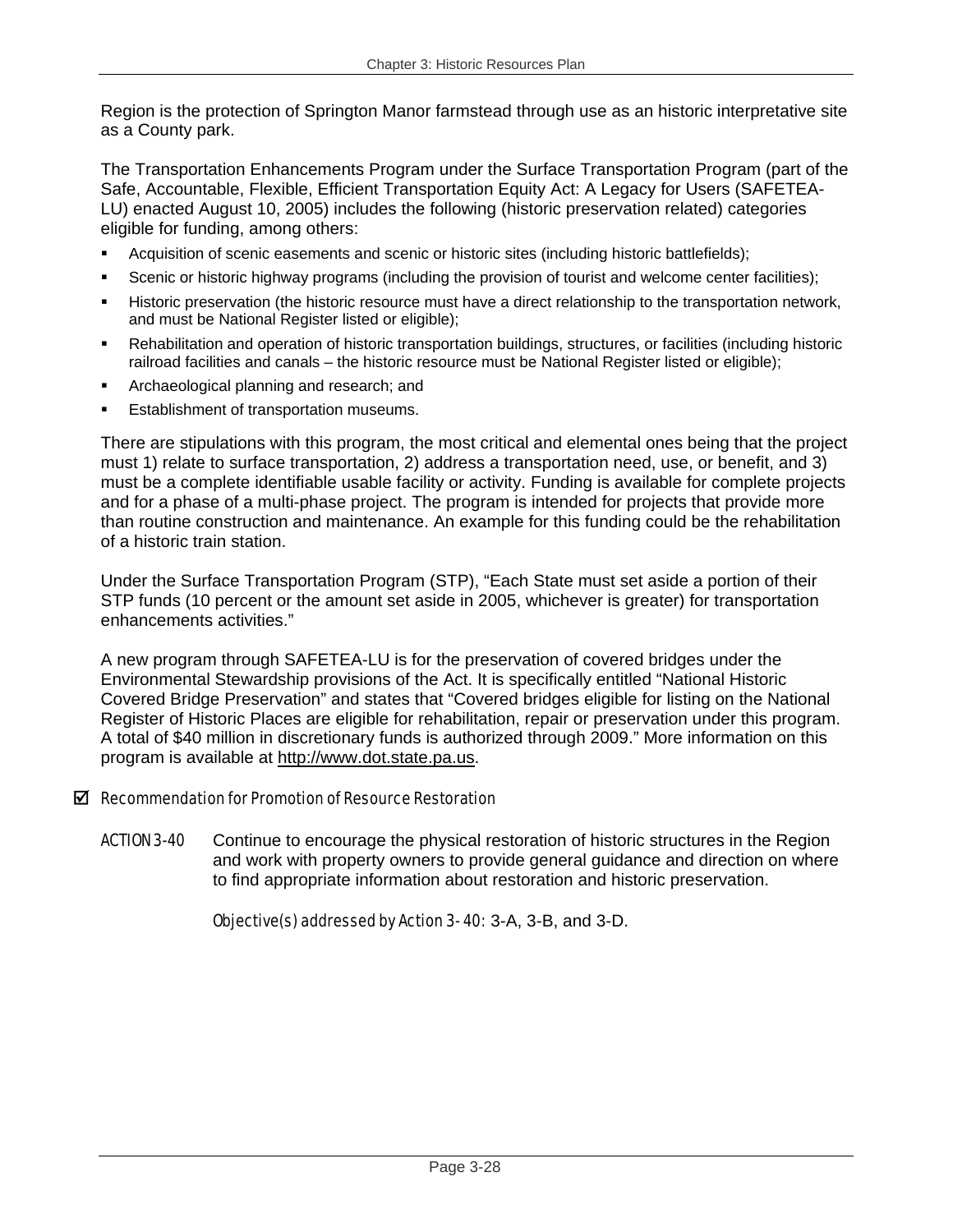## ENCOURAGEMENT OF ADAPTIVE REUSE AND CONVERSION OF BUILDINGS

Adaptive reuse is the process of converting or altering a building to accommodate a viable new use other than for which the building was originally designed. Regulatory-wise, it can be encouraged through additional or enhanced uses in zoning. This technique supports economic development as well as historic preservation objectives by allowing the reuse of existing buildings and thus the maintenance of the building stock if properly implemented. Reuse can maintain a building's vitality, provides for economically viable new uses, creates tax revenue, and provides broader development opportunities while preserving buildings, maintaining community character, and providing links to the past. More information and examples of reuse in Chester County is available in the Chester County Planning Commission's *Community Planning Handbook*.

Adaptive reuse of historic buildings also contributes to economic health and revitalization in a community by generating a better use for a structure (which might otherwise lie vacant or be underutilized), thus providing infill, potential added tax revenue, and employment opportunities. In the long term, the Region could consider incentive programs to encourage such development, and could include information about and examples of reuse in community education or outreach.

Many municipal Historical Commissions in the Region actively work with applicants during the land development process in promoting reuse of historic buildings. Many reuses have occurred in the Region. One upcoming reuse is in Wallace Township where an historic mill will be redeveloped by a private party. Another example is in North Coventry where the Historical Commission worked with the new property owners/developers resulting in the renovation of an older house on the site in keeping the historic integrity to reuse for residential use. In East Coventry, a Feasibility Study was conducted for the Village of Fricks Locks on how to adaptively reuse the historic village and buildings within the village to bring back to vitality to what is now an abandoned village. This case presents an interesting situation as there are limits on the types of new uses as well as how this village can be reused as it falls within a Federally Regulated Zone due to its proximity to the Limerick Power Plant. West Vincent is working on developing ordinance language for reuse of historic structures on properties proposed for new development. This language will help to formalize the Township's EAC role where it has been successful in encouraging the preservation and reuse of historic resources threatened by new development. Also, the Jacob's barn is now used as a visitor's center and administrative offices at Crow's Nest Preserve which is open space managed by Natural Lands Trust.

Investment tax credits are a financial incentive to encourage such reuse. Specifics about such tax credits are discussed in Chapter 8*.* Certain adaptive reuse projects may be able to be partially funded through the Community Development Block Grant(CDBG) program. Additionally, the Transportation Enhancements Program, discussed above under Promotion of Resource Restoration, may provide funding for eligible historic preservation related projects. Depending on the project, an adaptive reuse may qualify for these funds, however certain stipulations apply. An example eligible for this funding could be the rehabilitation of an historic train station into a new use, so long as the new use is transportation related.

## $\boxtimes$  Recommendation for Encouragement of Adaptive Reuse and Conversion of Buildings

**ACTION 3-41** Continue to encourage adaptive reuse of historic buildings through additional or enhanced uses and other provisions in zoning.

## Objective(s) addressed by Action 3- 41: 3-A, 3-B, 3-C, and 3-D.